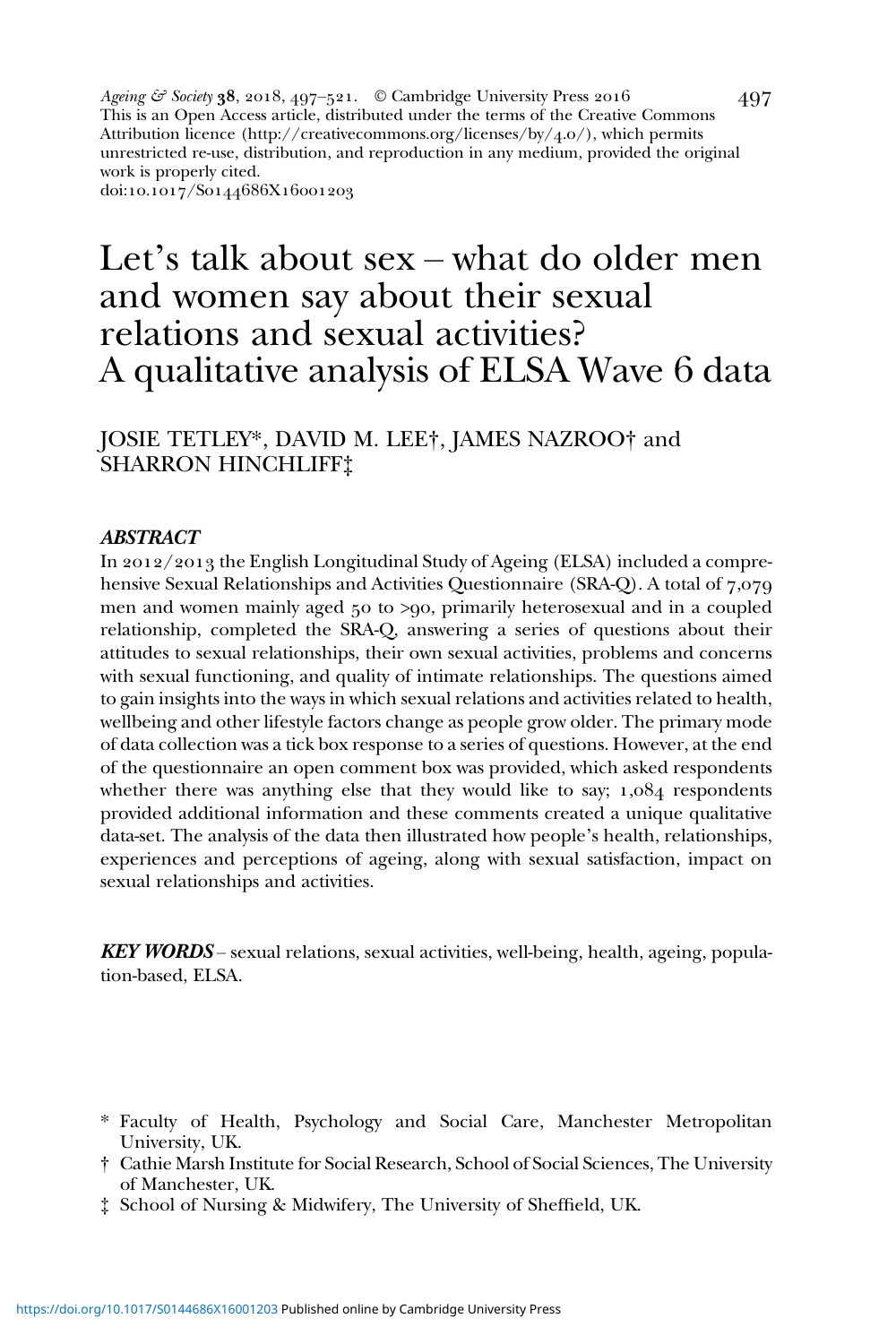### Introduction

Older people are living longer, but research on sexual activity and relationships in later life has maintained its focus on issues of decline, dysfunction and dissatisfaction (Domoney 2009; Hayes and Dennerstein 2005; Karraker, DeLamater and Schwartz  $2011$ ; Syme *et al.*  $2013$ ). While there is an increasing body of evidence around sexual relations and sexual activities in later life (Byers  $2010$ ; Carpenter, Nathanson and Kim  $2006$ ; Karraker and DeLamater  $2013$ , few studies have explored sexual lifestyles among older people based on large, representative population-based samples. Moreover, in terms of understanding why decline, dysfunction and dissatisfaction have been the focus of previous research, the representative studies that exist have had a predominately biomedical focus (Field *et al.* 2013; Laumann *et al.* 2005; Lindau *et al.* 2007) and centred almost exclusively on individuals and individualistic models of relationships, while largely ignoring the significance of relational dynamics, discordance, diversity and satisfaction. In addition, the quantitative methods (mainly selfadministered questionnaires) employed in large-scale studies on sexuality place constraints upon the range of sexual behaviours that can realistically be assessed. While this reflects practical limitations inherent to structured questionnaire methods of data capture, it raises the question of how well we can understand sexuality in later life by quantifying it in terms of frequency of activities and problems. It has then been recommended that more research is required that focuses on understanding what older people themselves identify as the social, cultural and relationship contexts in which sexual relationships take place (DeLamater 2012; Galinsky and Waite  $2014$ ; Vares et al.  $2007$ ). Moreover, it is important to acknowledge that much of the research on sexuality and sexual behaviours in later life is drawn from heterosexual participants and based on heteronormative ideas about sexual experiences. Less is known, therefore, about the diversity of sexual experiences in later life (Vares *et al.*  $2007$ ). There is then the need to consider more critically heteronormative constructions of sexuality in the context of older men and women's lives and relationships.

Against this backdrop this paper contributes to the evidence base in this field in three ways. First, by presenting the theoretical and empirical understandings that have historically underpinned research related to ageing and sexual activities and relationships to illustrate why more qualitative research is required. Second, by analysing qualitative data, gathered in an open-text box that was part of a large-scale representative survey, to illustrate how such data can provide additional understandings on older couples' experiences of their sexual relationships. Third, by highlighting the ways that health,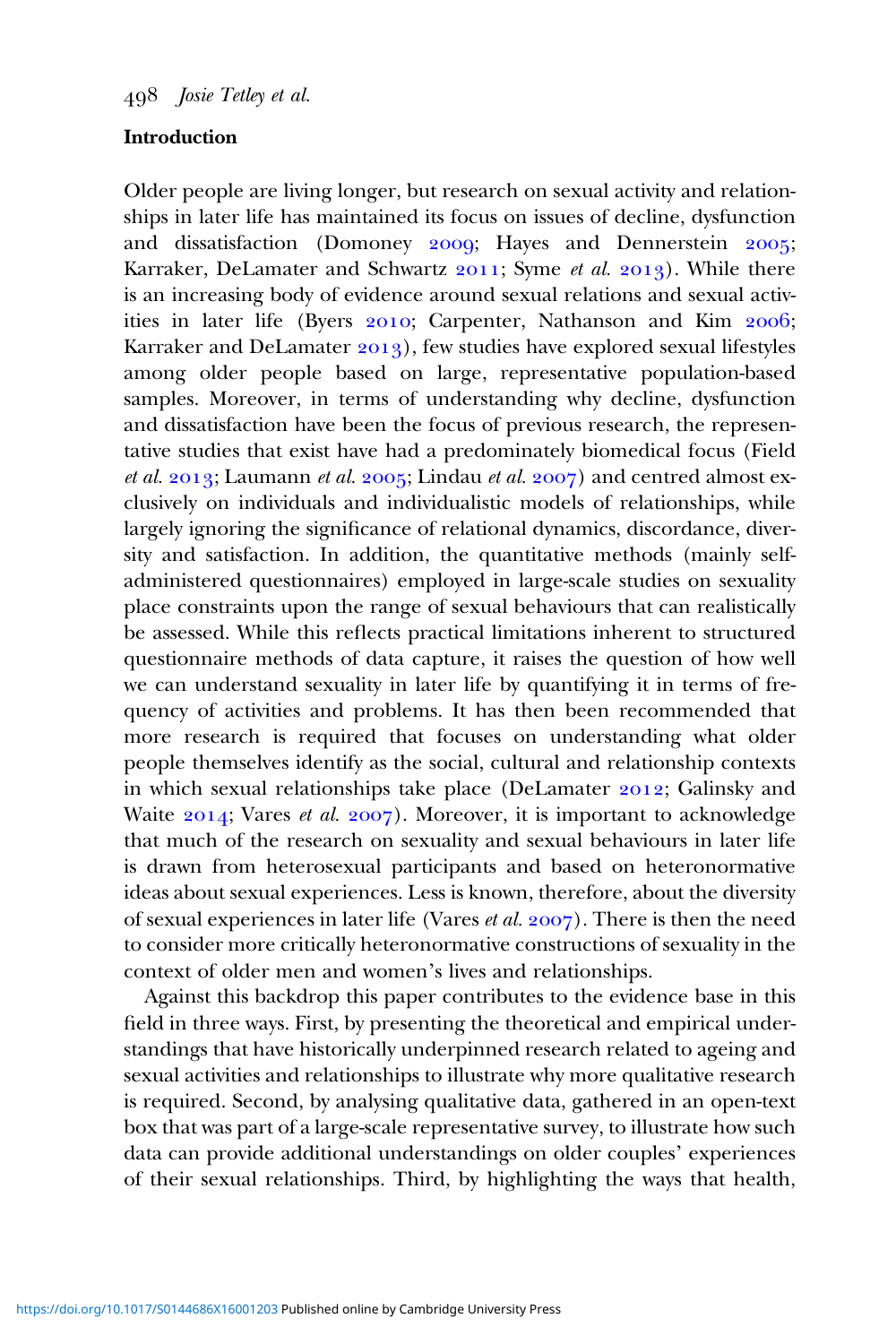gender and relationship issues can influence sexual relationships and activity in later life.

### Decline, dysfunction, dissatisfaction and sexual relationships in later life

The majority of empirical research studies on the sexual activities and relationships of men and women in later life have tended to centre on the negative dimensions of sexual activity: physical decline, compromised function and dissatisfaction (Domoney 2009; Karraker, DeLamater and Schwartz  $2011$ ; Tiefer  $2007$ ). Moreover, a primarily biomedical discourse in the literature has focused on a suggested normality of sexual function as penetrative sex, with an emphasis on erections, failing to acknowledge the heterogeneity of sexual experiences across the lifespan (DeLamater and Koepsel  $2015$ ; Katz and Marshall  $2003$ ). This is a particularly pertinent issue when considering that older couples may increasingly value emotional intimacy, such as kissing and cuddling, over penetrative sex (Galinsky and Waite  $2014$ ; Hinchliff and Gott  $2004$ ).

More recently, sexuality and sexual function across the lifecourse have been considered within an inclusive theoretical framework, where biological (health and disease), social (relationship quality and dynamics) and psychological (attitudes and knowledge) factors interact to influence sexual expression (Carpenter and DeLamater  $2012$ ). Such an approach provides a strong starting point from which to examine how positive sexuality and intimate partnerships relate to, and possibly influence, changing physical, mental and social resources with increasing age. While previous research has developed our understandings about the extent to which older people experience sexual problems, it is valuable to develop a broader understanding of older people's thoughts and experiences about sex and their relationships. From the perspective of a positive health paradigm (Rosen and Bachmann  $2008$ ), an important question is to what extent sexual activities and problems are independently associated with an individual's wellbeing, happiness and quality of life (Syme  $et$   $al.$   $2013$ ). Also, much of the previous research literature has almost entirely focused on individualistic models of sexual health and not considered the impacts of the coupled relationship.

### Sexual relations and older couples

Research that explores sexual relations in the context of a coupled relationship is important as gerontology often fails to deal with the issue of how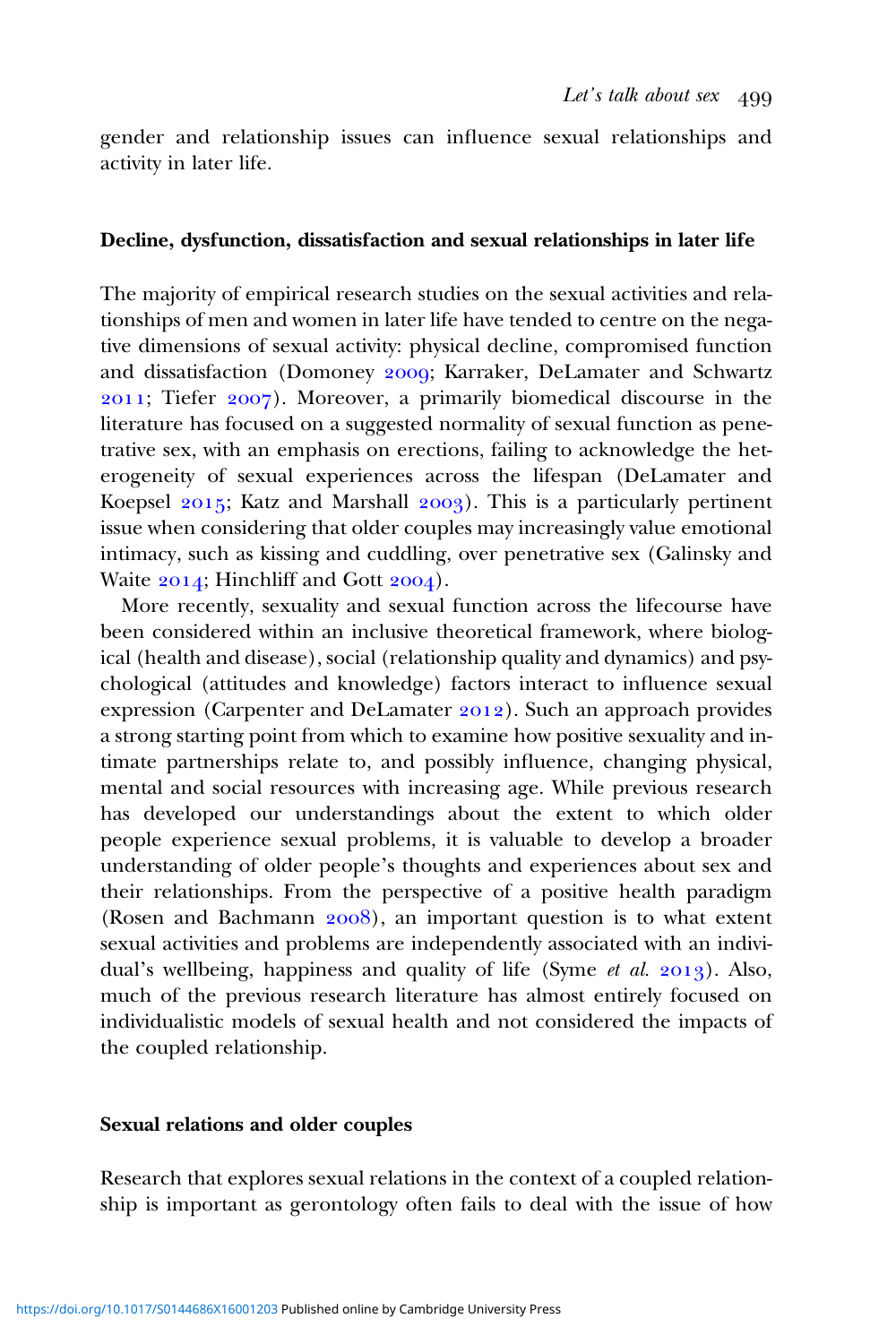partners interact in a partnership (DeLamater 2012; Gledhill and Schweitzer  $2014$ ). The literature around sexual intimacy in later life suggests that this has been due, in part, to a focus on medically managing changes that impact on the ability of a couple to engage in penetrative sexual activities as the main form of sexual intimacy, as opposed to understanding the broader ways in which couples experience sexual intimacy (DeLamater and Sill  $2005$ ). Understanding the changing role of penetrative sex in a coupled relationship is particularly important, as DeLamater and Sill  $(2005)$  suggest that a couple may end their sexual lives together if one or both of them see penetrative sex as the only acceptable form of sexual activity and expression within their relationship.

The focus on maintaining penetrative sex can also lead to other aspects of physical and emotional satisfaction within a relationship being overlooked. For example, in their study on the importance of sex in later life, Gott and Hinchliff  $(2003)$  found that older people not only reported sexual intimacy as important, but also valued it as a way of maintaining their relationship and expressing love. However, they also found that when penetrative sex became less important or ceased, older people were more able to cope with this when they were in a long-standing relationship (Gott and Hinchliff 2003). Sexual activity and physical intimacy are, nevertheless, important to connections between partners, but the overall quality of a relationship has been found to impact on sexuality and wellbeing in a coupled relationship (Lee et al.  $2016b$ ; Waite and Das  $2010$ ).

### Sexual relationships, gender and later life

For older people, there are important lifecourse differences in sexual partnering from a gender perspective (Araujo et al.  $2004$ ). More specifically, heterosexual women of every age are less likely than their male counterparts to report being sexually active, and when they are sexually active they have fewer partners (Carpenter, Nathanson and Kim 2006). Other conceptions of sexual activity and sexual relations highlight how men and women are viewed differently, particularly in later life. For example, middle-aged women without a partner have been labelled as a potential 'danger' to younger men: a sexually aggressive cougar, which has both positive and negative connotations for women (Montemurro and Siefken 2014). While being described as a cougar can be an offensive term, other studies have suggested that the metaphor can suggest that older women can be sexually strong and in control (Lawton, Callister and Street 2010; Montemurro and Siefken  $2014$ ). Recognising that there are these conceptions of women and sexual activities in later life is important as recent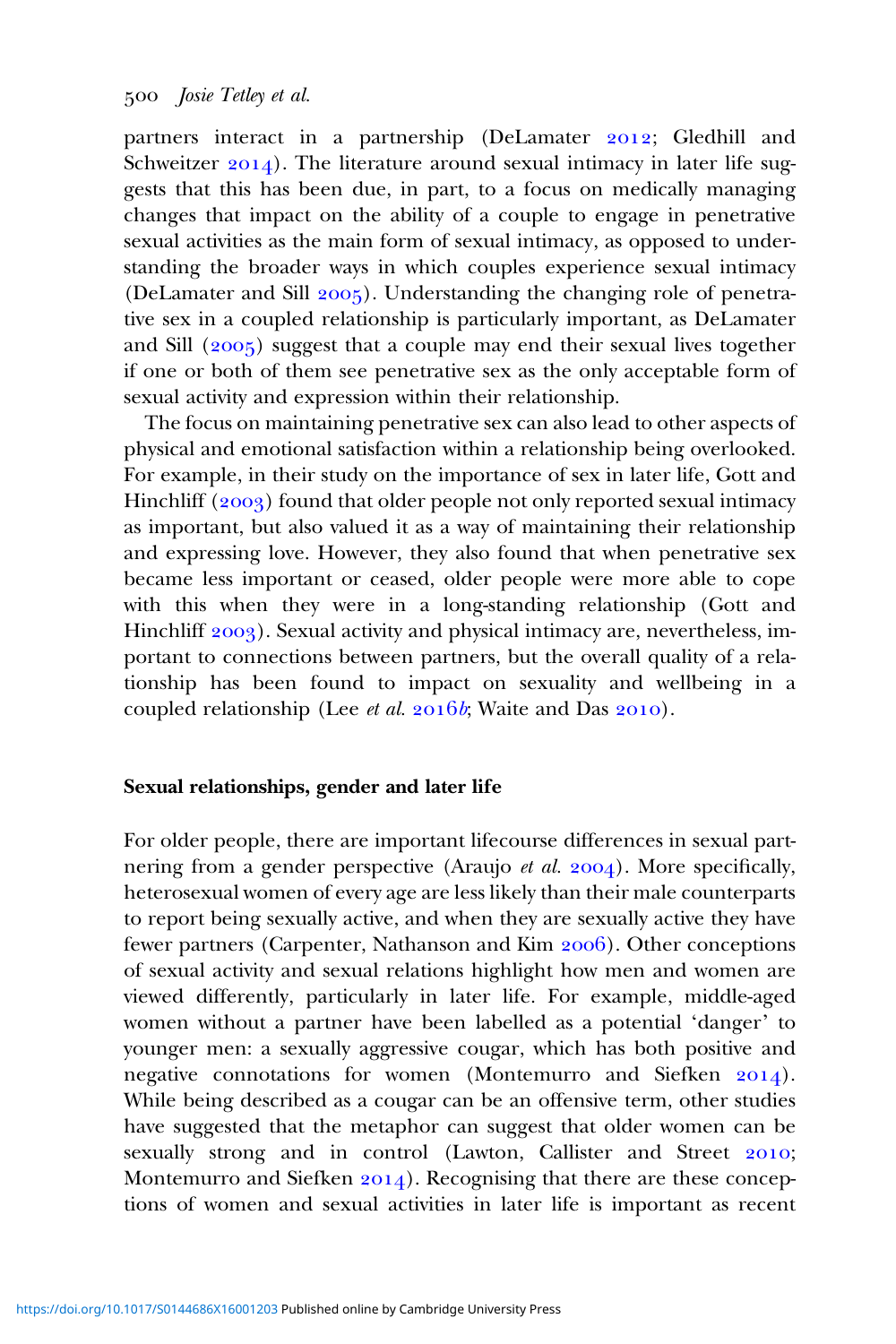research has identified that older women do want control over their sexual activities, but understandings and personal experiences of sex, desire and relationships in later life are still governed by dominant norms of ageing, gender and sexuality (Fileborn et al. 2015). In contrast, for older men, research tends to focus on issues associated with erectile function and how this impacts on masculinity, sexuality and intimate relationships (Gott  $2005$ ; Jung and Schill  $2004$ ; Oliffe  $2005$ ; Schwarz  $2005$ ). For both men and women, one response to supporting sexual activity in later life has been through the increasing medicalisation of sexual activity, including the development of sexuo-pharmaceuticals like Viagra (for men's erections) and Flibanserin (for women's sexual desire), which does not account for the more complex relationship issues experienced by men or women (Gott  $2005$ ; Hollander  $2006$ ).

Acknowledging the complexities of these issues, the sexual experiences of older people can then be more fully understood by the use of qualitative data. The latest wave of the English Longitudinal Study of Ageing (ELSA) included a comprehensive Sexual Relationships and Activities Questionnaire (SRA-Q). A recently published paper based on the statistical evidence gathered by the SRA-Q identified the prevalence of sexual activity and reported levels of sexual health concerns (Lee et al.  $2016a$ ), however, the SRA-Q also included space for qualitative comments to be made. These qualitative data are important as they provide an opportunity to make sense more fully of subjective understandings of sexuality-related transitions and relationships in later life.

### Methods and data

The ELSA is a nationally representative panel survey of community-dwelling men and women aged 50 years and older in England. Full details on the study design and methods have been described previously (Steptoe et al. 2013). However, in Wave 6 (conducted in 2012/2013), a new instrument was included which aimed to capture data on sexual relationships and activities in later life. Out of a total of 10,601 individuals who participated in Wave 6, 7,079  $(67%)$  completed and returned the paper-based ELSA SRA-Q. The SRA-Q included questions on attitudes to sex, frequency of sexual activities and behaviours, problems with sexual activities and function, concerns and worries about sexual activities, function and relationships, and details about current sexual partnerships. Wave 6 participants completed the SRA-Q in private and sealed the questionnaire in an envelope upon completion. There were male and female versions of the SRA-Q, which are available from the ELSA website ([http://www.elsa-project.ac.uk\)](http://www.elsa-project.ac.uk). At the end of the questionnaire there was a free text box and participants were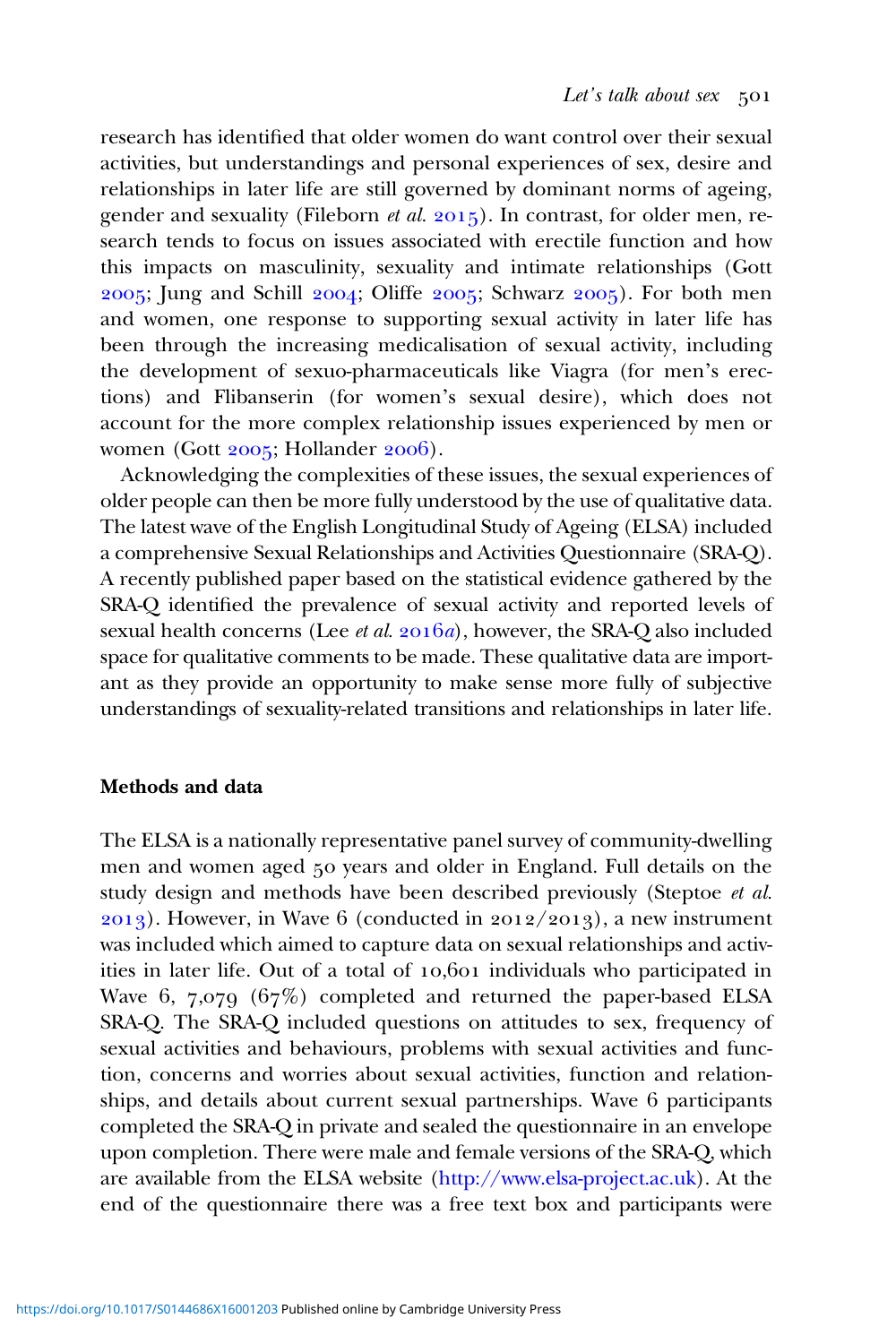invited to provide any additional comments. The specific prompt asked: 'If there is anything else you would like to tell us, please write in the space below. We shall be very interested to read what you have to say.' A total of  $1,084$  people completed this section. [Table](#page-6-0)  $1$  lists the characteristics of participants who provided additional comments as part of the ELSA SRA-Q.

An additional analysis of the ELSA participant characteristics was also undertaken to identify if there were any statistically significant differences between the participants who wrote additional comments and those who did not (see [Table](#page-7-0)  $2$ ). Those providing comments were slightly older, more likely to be female, have poorer self-rated health and drink alcohol less frequently compared to those who did not leave comments. It is the qualitative data from this self-selecting sub-sample of the ELSA participants that has been analysed and forms the basis of this paper.

ELSA Wave 6 received ethical approval from the NRES Committee South Central – Berkshire, and all participants were provided with a letter and leaflet to allow them to give informed consent. All the qualitative comments were anonymised and reviewed by the data holders to ensure that no disclosive statements were included in the final data-set released to the research team.

### Data analysis

The ELSA qualitative data were different from typical semi/un-structured interview data, as the additional comments at the end of the SRA-Q were mainly short responses because of the limited space provided. Moreover, the quantity, fragmented and brief nature of these responses potentially limited the findings that could be drawn from the data. Despite these limitations, it is acknowledged that rigorous analysis of qualitative comments gathered as part of a survey can enrich the understandings of people's perceptions, attitudes and experiences (ten Kleij and Musters  $2003$ ). In response to these issues, Template Analysis, an established method of analysing qualitative data, was used as it offers a pragmatic approach for analysing a wide range of textual data (Cox  $2008$ ; Crabtree and Miller 1999; King ). This can include diary entries, text from electronic interviews or open-ended question responses on a written questionnaire (Brooks and King 2012). Template Analysis is not bound to any one epistemological position and can be adapted for use across a range of approaches (King  $2004$ ). Moreover, the flexibility of this approach means that it can be used to analyse qualitative data collected in the context of a mainly quantitative study (Brooks *et al.* 2015), including in this case where the responses to structured questions were used to examine which factors were associated with sexual activities and behaviours.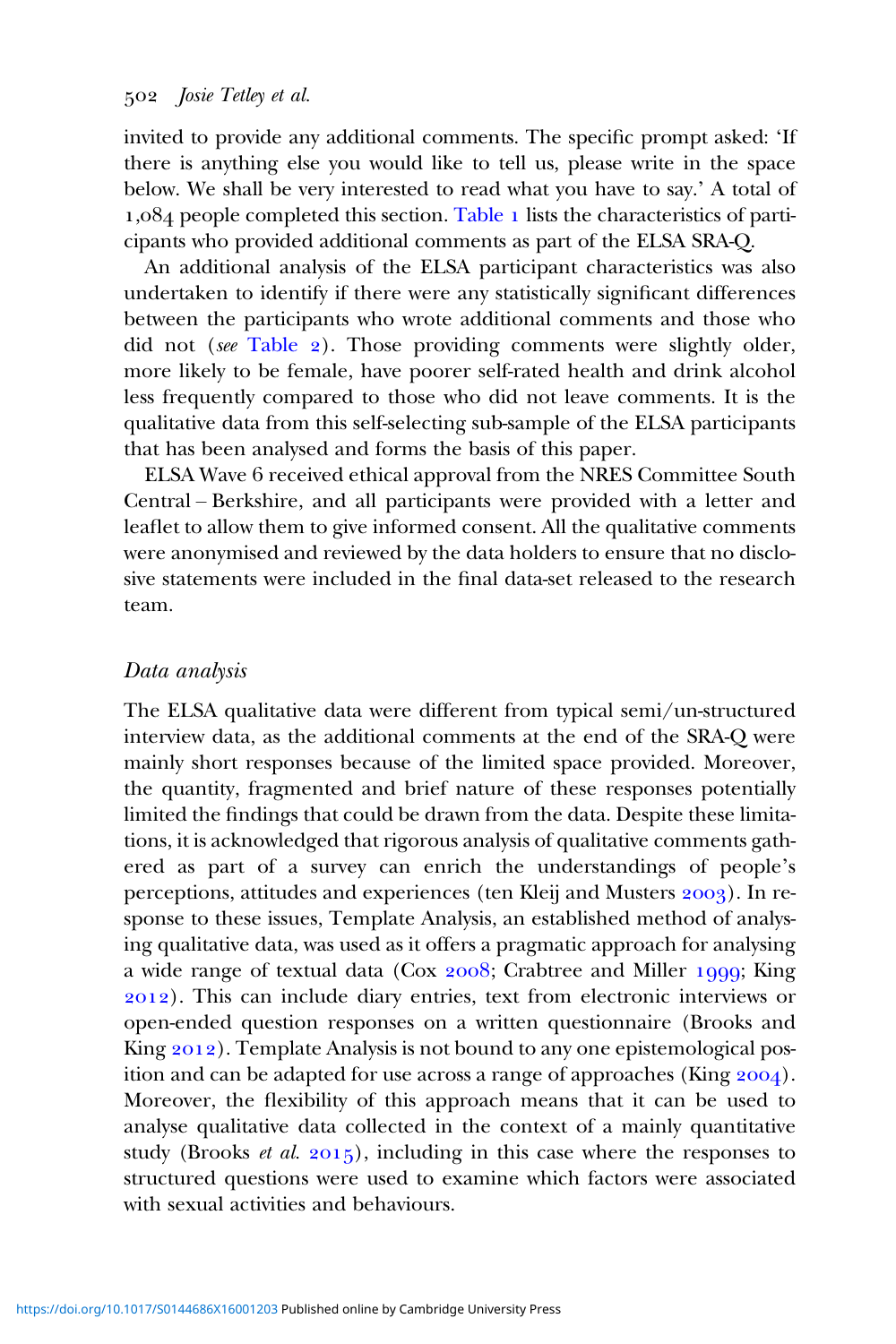| Variable                                       | Women      | Men                 |
|------------------------------------------------|------------|---------------------|
| N                                              | 668        | 395                 |
|                                                |            | Frequencies $(\% )$ |
| Age:                                           |            |                     |
| 50 <sub>5</sub>                                | 18(2.7)    | (1.0)               |
| $50 - 59$                                      | 146 (21.8) | 61(15.3)            |
| $60 - 69$                                      | 273(40.7)  | 141(35.3)           |
| $70 - 79$                                      | 172(25.6)  | 133(33.3)           |
| $8o+$                                          | 62(9.2)    | 60(15.0)            |
| Current partner:                               |            |                     |
| Married/co-habiting                            | 410 (61.2) | 295(73.9)           |
| Divorced/separated                             | 79 (11.8)  | 39(9.8)             |
| Never married                                  | 33(4.9)    | 27(6.8)             |
| Widowed                                        | 148(22.1)  | 38(9.5)             |
| Age left education:                            |            |                     |
| $\leq 14$                                      | 43(6.4)    | 37(9.3)             |
| $15 - 18$                                      | 479(71.4)  | 269(67.4)           |
| $\geqslant$ 19                                 | 149 (22.2) | 93(23.3)            |
| Self-rated general health:                     |            |                     |
| Excellent/very good                            | 286(42.6)  | 145(36.5)           |
| Good                                           | 199(29.7)  | 127(32.0)           |
| Fair/poor                                      | 186(27.7)  | 125(31.5)           |
| Self-reported sexual experiences: <sup>1</sup> |            |                     |
| Entirely/mostly with opposite sex              | 634 (94.9) | 380(96.2)           |
| Self-reported sexual desires: <sup>1</sup>     |            |                     |
| Entirely/mostly with opposite sex              | 625(93.6)  | 379 (96.0)          |
| Smoking status:                                |            |                     |
| Current                                        |            |                     |
| Frequency of alcohol consumption: <sup>2</sup> | 70(10.4)   | 45(11.3)            |
|                                                |            |                     |
| Never/rarely                                   | 249 (38.3) | 78(20.4)            |
| Regularly                                      | 277(42.5)  | 205(53.7)           |
| Very frequently                                | 125(19.2)  | 99(25.9)            |

<span id="page-6-0"></span> $T$ ABLE 1. Characteristics of women and men who provided comments in the free text box as part of the English Longitudinal Study of Ageing Sexual Relationships and Activities Questionnaire (SRA-Q)

Notes: Complete descriptive data are only available for 1,063 respondents. 1. Questions about lifetime sexual experiences and sexual desires were included at the end of the SRA-Q. . Frequency of alcohol consumption over the past year (never/rarely = never or once or twice a year; regularly = once every two months to twice a week; very frequently = three days a week to daily).

Procedurally, Template Analysis involves the development of a coding 'template', which summarises themes identified in a data-set, and organises them in a meaningful and useful manner. Initial themes are identified by looking at a small sub-section of the data. This 'template' is then used to analyse the whole data-set. During analysis, the template is modified as new themes emerge, while some themes may be dropped. This process continues until a final template is defined and the whole data-set has been coded (King  $2004$ ). In terms of the ELSA data-set and in line the with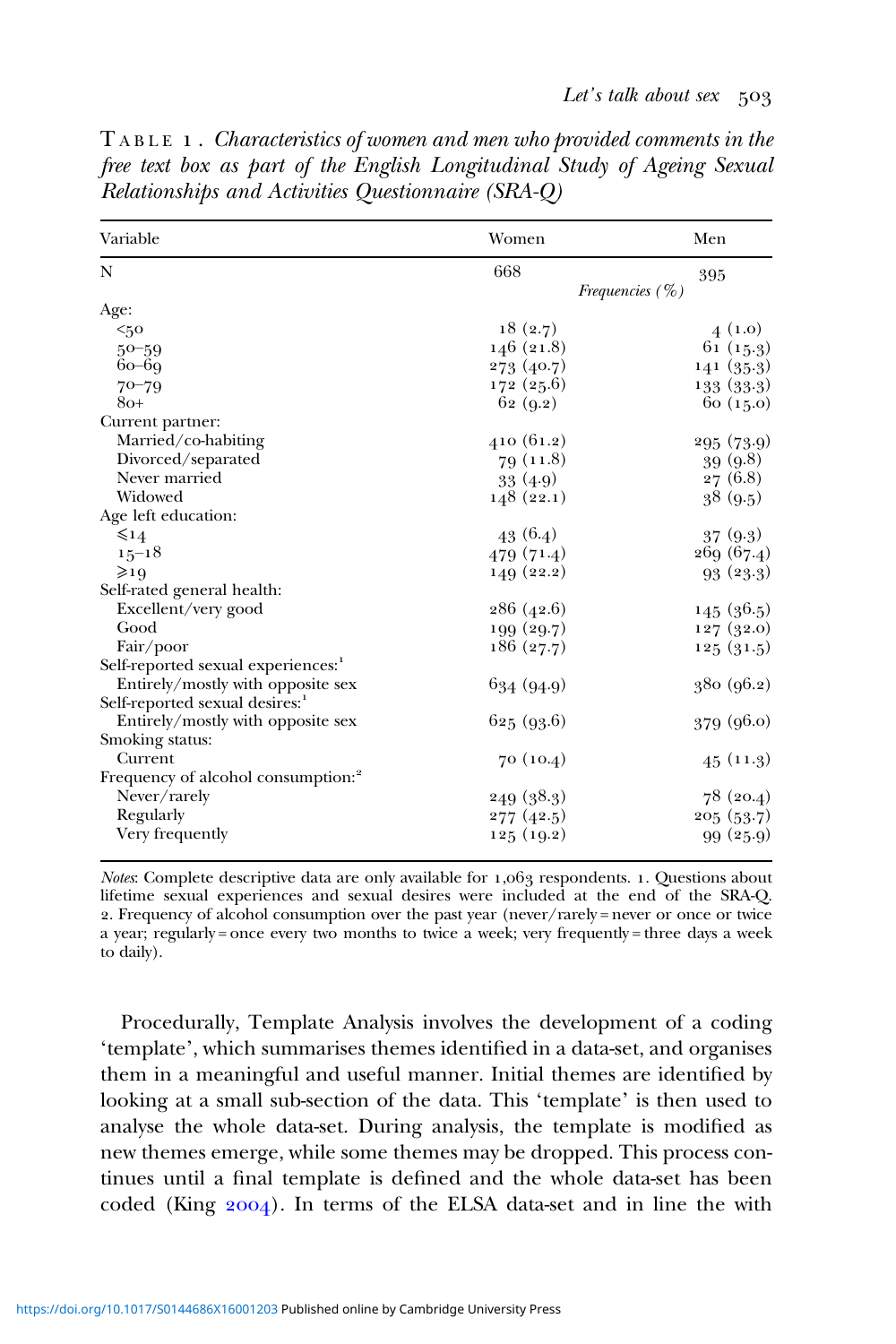<span id="page-7-0"></span>

|  |  | TABLE 2. Characteristics of participants who did or did not provide com- |  |
|--|--|--------------------------------------------------------------------------|--|
|  |  | ments in the free text box as part of the English Longitudinal Study of  |  |
|  |  | Ageing Sexual Relationships and Activities Questionnaire (SRA-Q)         |  |

| Variable                                       | Comments    | No comments         | $p^{1}$ |
|------------------------------------------------|-------------|---------------------|---------|
| N                                              | 1,063       | 6,016               |         |
| Mean age (SD)                                  | 67.5(9.7)   | 65.4(9.5)           | $0.001$ |
|                                                |             | Frequencies $(\% )$ |         |
| Gender:                                        |             |                     |         |
| Female                                         | 668 (62.8)  | $3,287$ (54.6)      | < 0.001 |
| Male                                           | 395(37.2)   | 2,729(45.4)         |         |
| Age (years):                                   |             |                     |         |
| <50                                            | 22(2.1)     | 123(2.0)            | < 0.001 |
| $50 - 59$                                      | 205(19.3)   | 1,634(27.2)         |         |
| $60 - 69$                                      | 411 (38.7)  | $2,365$ $(39.3)$    |         |
| $70 - 79$                                      | 303(28.5)   | $1,410$ (23.4)      |         |
| $80+$                                          | 122(11.5)   | 484(8.1)            |         |
| Current partner:                               |             |                     |         |
| Married/co-habiting                            | 702(66.1)   | 4,224(70.2)         | < 0.001 |
| Divorced/separated                             | 114(10.7)   | 733(12.2)           |         |
| Never married                                  | 60(5.7)     | 349(5.8)            |         |
| Widowed                                        | 186(17.5)   | 709(11.8)           |         |
| Age left education:                            |             |                     |         |
| $\leq 14$                                      | 80(7.5)     | 414(6.9)            | 0.38    |
| $15 - 18$                                      | 742 (69.8)  | 4,324(71.9)         |         |
| $\geqslant$ 19                                 | 241(22.7)   | 1,277(21.2)         |         |
| Self-rated general health:                     |             |                     |         |
| Excellent/very good                            | 429 (40.4)  | 2,620(43.6)         | 0.009   |
| Good                                           | 325(30.6)   | $1,911$ $(31.8)$    |         |
| Fair/poor                                      | 309(29.1)   | 1,483(24.7)         |         |
| Self-reported sexual experiences: <sup>2</sup> |             |                     |         |
| Entirely/mostly with opposite sex              | 1,014(95.4) | $5,763$ (95.8)      | 0.55    |
| Self-reported sexual desires: <sup>2</sup>     |             |                     |         |
| Entirely/mostly with opposite sex              | 1,004(94.5) | 5,700 (94.8)        | 0.69    |
| Smoking status:                                |             |                     |         |
| Current                                        | 115(10.8)   | 744(12.4)           | 0.16    |
| Frequency of alcohol consumption: <sup>3</sup> |             |                     |         |
| Never/rarely                                   | 327(31.6)   | 1,637(27.9)         | 0.02    |
| Regularly                                      | 482 (46.6)  | $2,081$ (50.8)      |         |
| Very frequently                                | 225(21.8)   | $1,252$ $(21.3)$    |         |
|                                                |             |                     |         |

Notes: SD: standard deviation. . Value for difference between 'comments' and 'no comments groups'. 2. Questions about lifetime sexual experiences and sexual desires were included at the end of the SRA-Q. 3. Frequency of alcohol consumption over the past year (never/rarely = never or once or twice a year; regularly = once every two months to twice a week; very frequently = three days a week to daily).

'template' approach, we initially started with 20 data samples, including ten men and ten women. These were used to create an initial 'template' that identified how medications, long-term health conditions, relationships, ageing, sexual satisfaction and attitudes to sex impacted on older people's sexual relations and activities. Working from this initial template, the full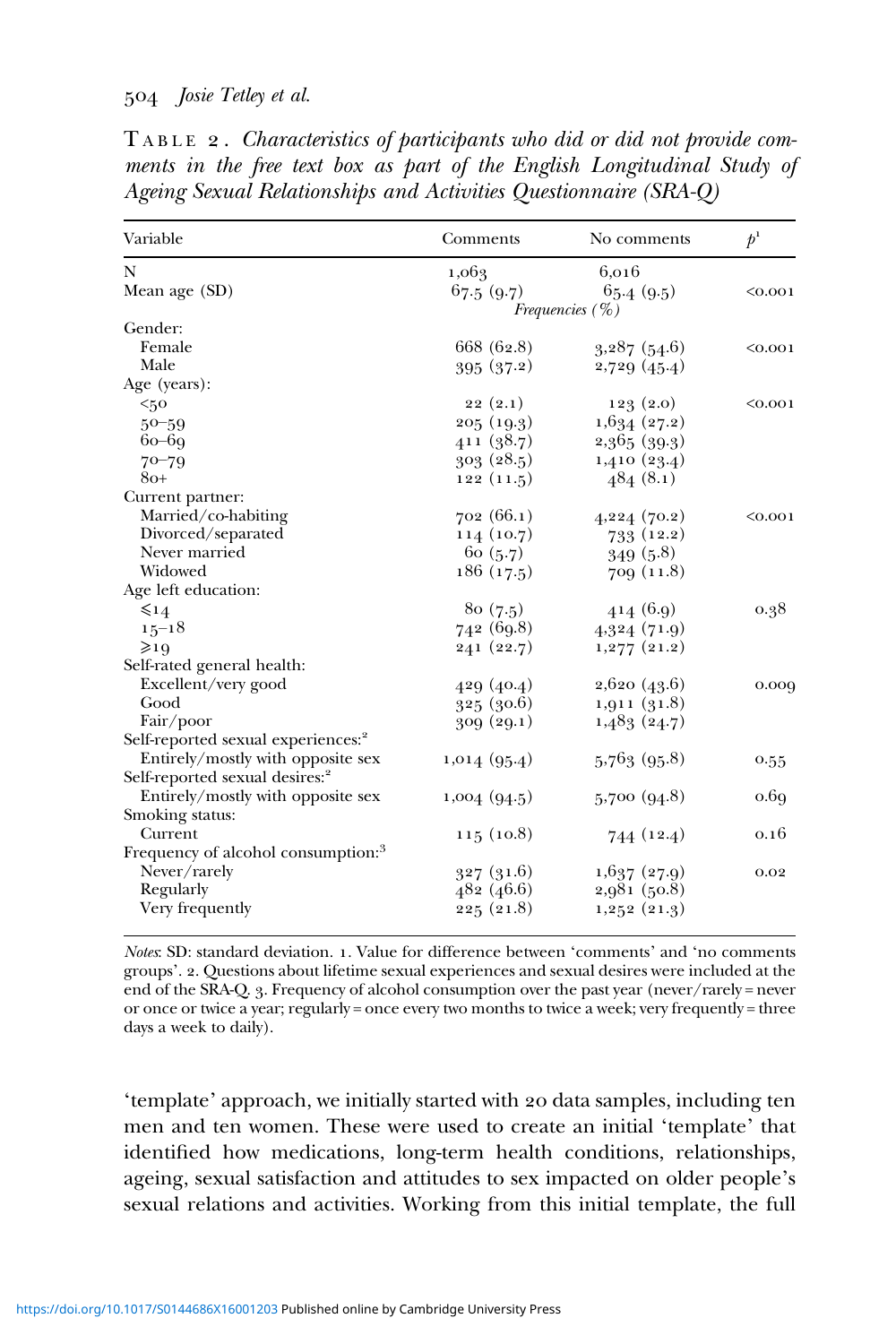data-set of  $1,084$  qualitative comments was then analysed, using a process of grouping and sorting (King and Horrocks 2010; Waring and Wainwright ) to produce a final template, which closely reflected the themes in the initial template. The strong link between the initial and final themes was not unexpected as the proceeding questions in the SRA-Q may well have influenced the issues that people reflected on when giving their end of survey comments, reducing the variation in content. This issue is further considered when discussing the limitations and conclusions of the study.

### Findings

Four main themes emerged from the analysis. The first theme, health, illustrated how personal and partner health impacted on people's sexual relationships and activities. The analysis of the data also revealed how health and sexual relations were particularly affected by long-term conditions and gendered aspects of sexual health such as erectile problems and the menopause. The second theme, relationships, illustrated gender differences in the way that the importance of relationships was described, with women's comments being striking and outweighing male comments on the importance, or the lack thereof, of relationships. The third theme, sexual satisfaction, reflected how older people achieved, or experienced difficulties achieving, sexual satisfaction individually and in the context of a partnered relationship. The final theme, ageing and sexuality, reflected how both men and women experienced, and adapted, their sexual and intimate relationships in later life. These themes, which overlap with each other, are now presented with participants' quotations extracted from the data-set. As participant quotations are short, due to the way the data were collected, the quotes selected were those that most illustratively reflected the key issues within the themes.

# Health

Health conditions most commonly mentioned as impacting on sexual activities included chronic obstructive pulmonary disease (COPD), cardiovascular disease and hypertension, prostate problems, diabetes and cancer, particularly breast cancer. Health conditions and/or the medicines prescribed had an impact on participants' sex lives in a number of ways. Participants wrote about erection problems and the loss of sexual desire, which they viewed as being caused by their medication. They also talked about physical incapacity as the result of, for example, arthritis, which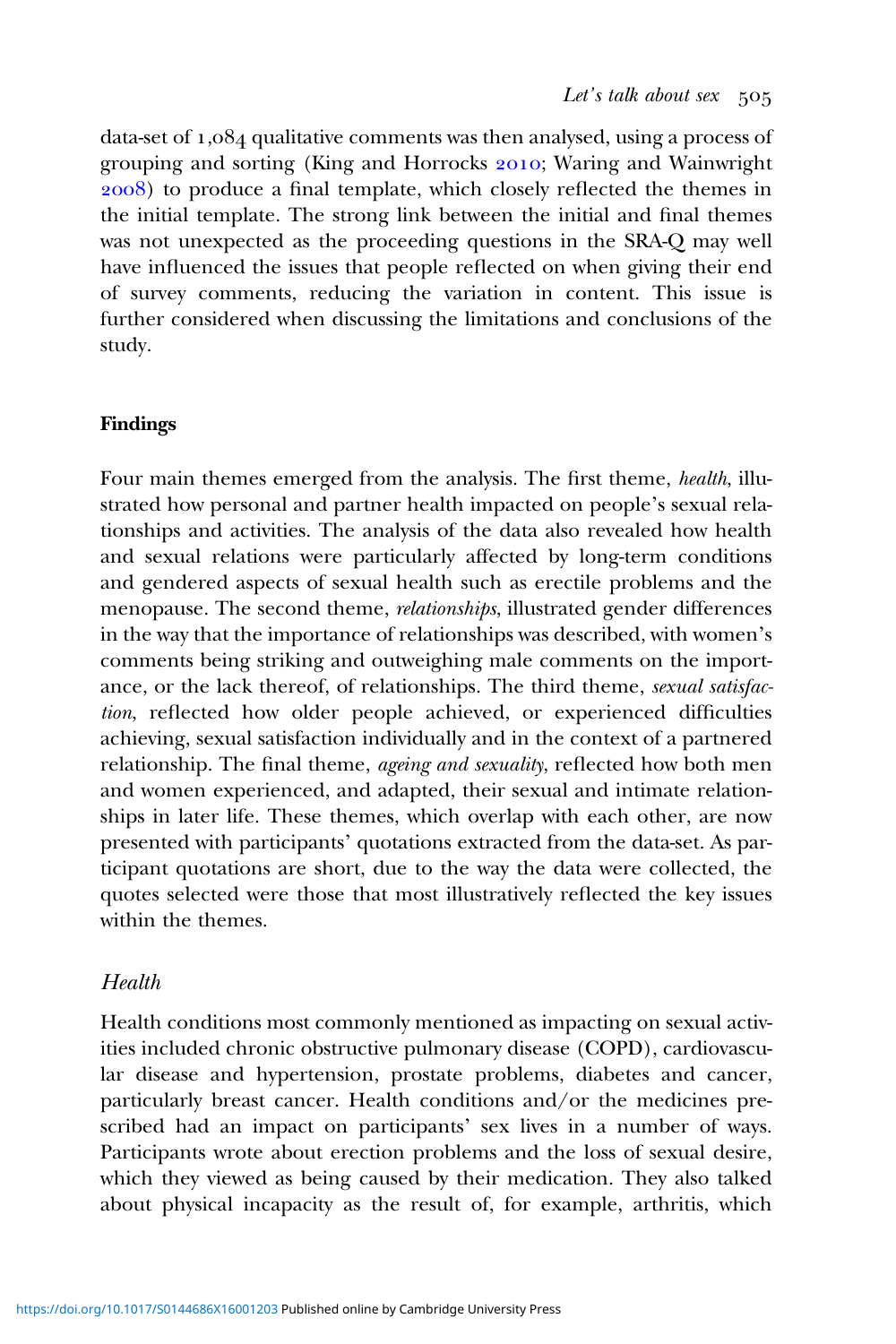limited their ability to engage in physical sexual activities. This was illustrated through comments such as:

How can I solve erectile problems, I suffer from blood pressure and diabet[es]. (Man aged  $60 - 70$ 

The fact that I have rheumatoid arthritis and COPD after a [lobe] of my left lung was removed, I have physical limitations! (Man aged  $70-80$ )

While physical health conditions clearly impacted on sexual activities, the comments of participants also illustrated how mental wellbeing and an interplay between physical and mental health impacted on sexual activities and desires for both men and women.

…because of the anti-depressant medication I am taking. For six months, while I have been taking this medication I have had no sex drive. (Man aged  $50-60$ )

Since going through the menopause and suffering from clinical depression this has all contributed to me not having any sexual desires. (Woman aged  $50-60$ )

There was, however, a distinct gender difference in the ways that men and women viewed the impact of their health on their sexual activities and relationships. Men made explicit reference to the individual impact of health conditions to sexual activities. In contrast, women were more likely to talk about health-related sexual difficulties in the context of their current relationship. Two examples, from male and female participants, illustrate this point:

Loss of sexual drive mostly attributable to medication for hypertension and prostate problems. (Man aged  $70-80$ )

Breast cancer operations (three) and radiotherapy, left me with painful breast, rib area and shoulders, sexual relations with my husband dropped off dreadfully. Although we feel very close, it's a concern that we don't have sex very often. (Woman aged  $60 - 70$ )

Occasionally, comments were made about the health status of partners and how this impacted on sexual activities and relationships. For example:

During the last month my husband has been recovering from a hip replacement plus prior to operation the pain did have an effect on our sex life. (Woman aged  $60-70$ )

Men tended to comment on the impact of their partner's health on sexual activity less frequently than women did, a finding also supported by the analysis of the quantitative data in ELSA (Lee, Nazroo and Pendleton  $2014$ ). However, when they did, their comments suggested that menopauserelated issues, or gynaecological factors, had been the main influencing factors.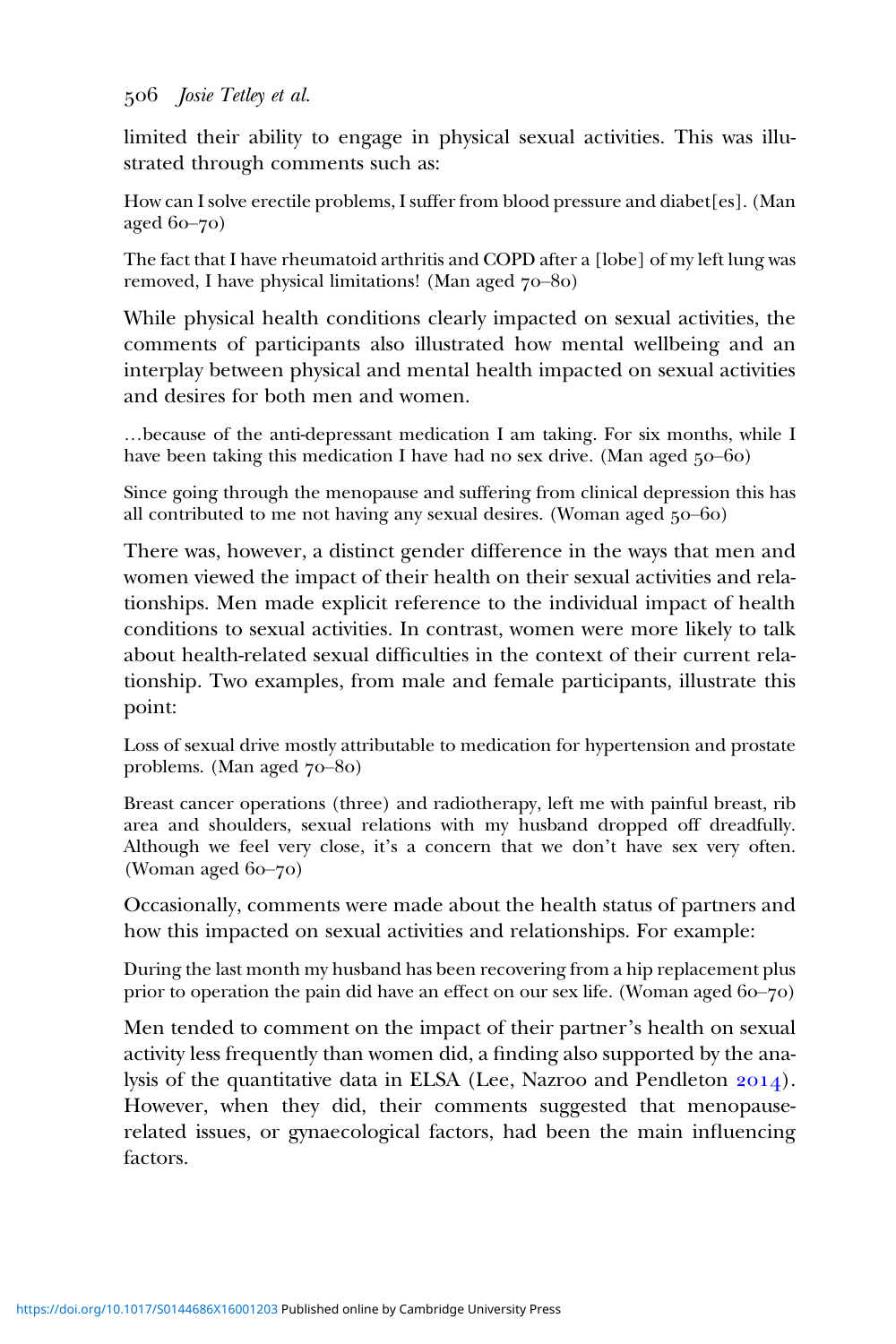Sex has become a problem since my wife had a hysterectomy and pelvic floor reconstruction, she finds it uncomfortable. My sex drive has always been higher. (Man aged  $50-60$ 

However, within this context some male participants highlighted the importance of the relationship, reflecting comments made by female participants about the closeness of their relationships in spite of an absence of sexual activity.

No sexual activity with my wife for many years due to problems with 'the change' following hysterectomy but we remain a loving couple. (Man aged  $70-80$ )

My husband is  $82$  and has heart and health problems, but is very loving and kind, which I think overrides the non-existent sex. (Woman aged  $70-80$ )

Both men and women made comments on relationships, particularly in the context of partner health, and this is explored further in the next section.

# Relationships

Participants viewed sex as important to couple-relationships; however, women more often than men made additional comments about relationships with their partner, other family members, or difficulties within a relationship. Primarily they made reference to sexual activity as being one part of a caring relationship.

The act of sex does not make you 'happy' but having a loving partner does. (Woman aged  $50-60$ 

The idea of happiness from having a 'loving partner' was implicit in the accounts of other women, where some made reference to having sex solely to please their partners. The importance these women placed on their partner's sexual pleasure superseded that of their own pleasure.

I consider sex to be only part of a caring relationship, and if by taking it gives pleasure to the other, I shall continue as long as able. (Woman aged  $60 - 70$ )

If I wasn't dry or I had an orgasm more I'd love it more, but would not refuse my husband out of love for him. (Woman aged  $60-70$ )

These women saw sex as central to a committed relationship, even though they no longer enjoyed sexual activity themselves. Interestingly, men tended to make reference to taking the lead for sexual activity, which may reflect the traditional (heterosexual) gender relations that the current generation of older people grew up with  $(Gott 2005)$ . As earlier, the comments made by men tended to be short and to the point. For example:

Sex is part of a married partner's life. (Man aged  $80 - 90$ )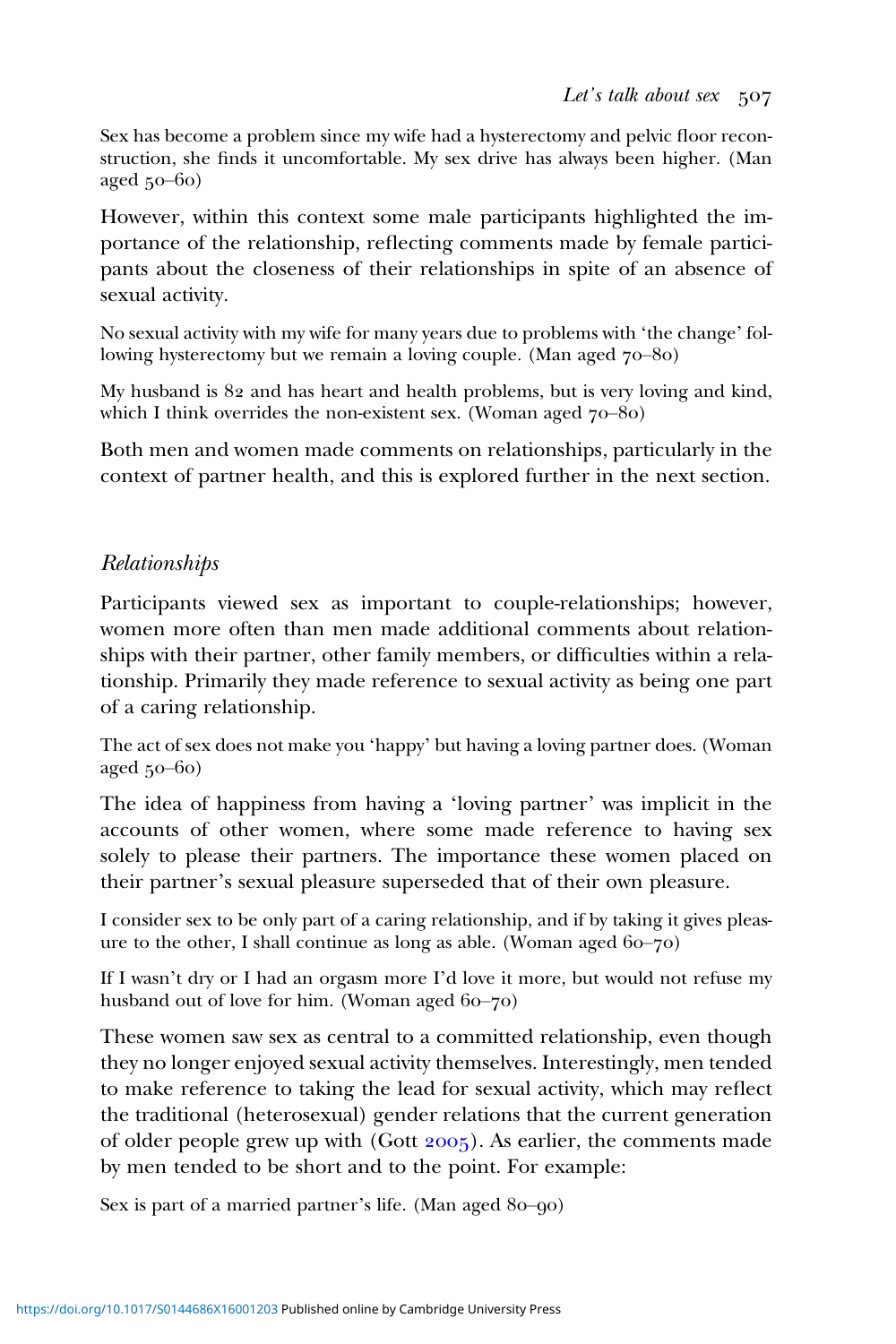The relationship was central here, and the wide range of comments indicated that sex and intimacy were firmly embedded within the context of a committed, usually long-term relationship. However, for some couples, the important things in relationships were not always about sexual activities.

When you have been with the same partner for 50 years sex is not that important. Having the same interests and companionship is more enjoyable. (Woman aged  $60 - 70$ 

I don't feel that sex is the most important thing in a relationship. Commitment and care are more, or as, important. (Man age  $60-70$ )

Thus, many men echoed the views of the women above: that commitment, love and care could be the most important elements of a relationship, over and above sexual activity. This perhaps related to the finding that the nature of sexual intimacy could change over time – sexual desire and the role of sexual intercourse were noted to change as one reached mid-life. But other noted influences included physiological changes, physical absence (separation from the partner due to living in different geographical locations) and the presence, or not, of adult children in the house.

Now too old but my wife and I sleep in the same bed, and kiss and cuddle each other before settling down to sleep. We enjoy each other's company. (Man aged 80–90)

I just want to say that I would be interested still in a sexual relationship (my husband is not). However, circumstances (adult children still at home) make it difficult even if my husband was interested!! That said, sex has never been the focus of our relationship. (Woman aged  $50-60$ )

However, some participants noted that sex, at their older age, was as good as it had been at any point in their relationship.

In summary, I am extremely happy with my sexual relationship with my wife and so pleased that sex for both of us is as good as it has ever been, even in the age range of  $70 - 80$ . (Man aged  $70 - 80$ )

Overall, in the context of the data coded under this theme, there was no clarity across accounts as to whether male or female participants were referring to: changes in their sex lives, a reduction in frequency of sexual activity, or whether they remained satisfied with their relationship regardless of the continuation, or absence, of sexual activity. The third theme of sexual satisfaction and sexual activity then enabled us to explore this in the context of couples' relationships.

# Sexual satisfaction and sexual activity

The analysis of the data revealed that for women and men both sexual acts and the nature of their relationships could contribute to their own sexual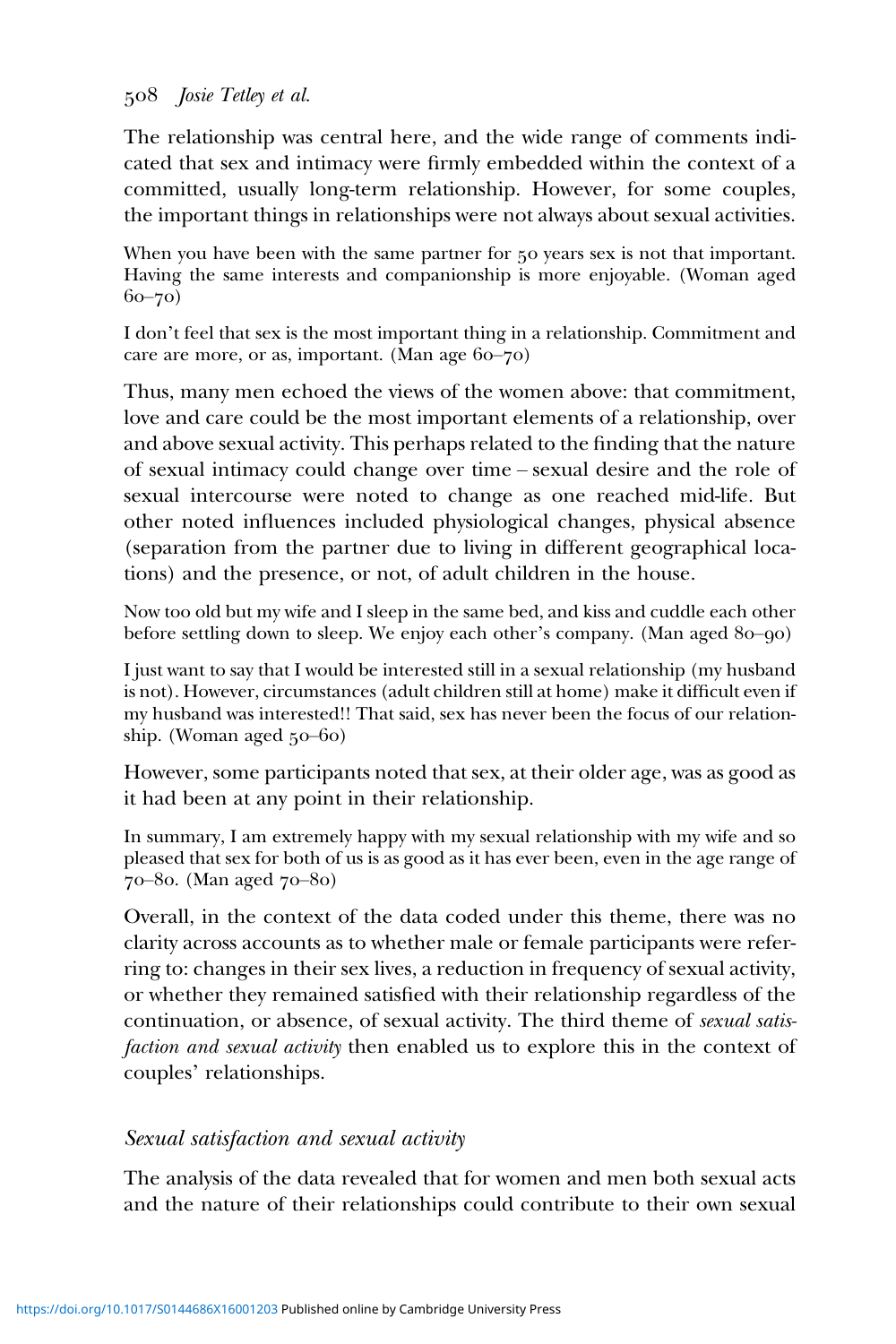satisfaction. In terms of age-related changes and sexual satisfaction, some men made reference to their own orgasm, for example not being:

as good now as it used to be. (Man aged  $60-70$ )

Interestingly, sexual satisfaction for some was flexible in that when their partner lost interest, then they lost desire, which perhaps reflects the satisfaction gained from the relationship overall, as described above, instead of from the sexual act per se.

Issues of sexual problems were also identified as part of this theme. Men mentioned difficulties in orgasm, which related to their erections not being as hard as when younger, and that their female partners seemed to have lost interest in sex. Women mentioned their vaginal problems, such as dryness, and their partner's erection difficulties. Other sexual problems were mentioned too, such as those linked to physical health and the medications used to treat chronic conditions.

My wife doesn't seem to want sex. When we do, I manually bring her to a climax, but found it difficult to eject when we have intercourse. If I masturbate I eject okay. (Man aged  $60 - 70$ 

It was clear from the data that sexual problems related to erections and the menopause (desire and vaginal dryness) impacted on the sexual satisfaction and activities of men and women individually and in the context of a relationship.

I believe I suffer from involuntary contraction of the vagina and dryness. This makes penetration by my husband extremely painful and often impossible, which is frustrating for both of us. (Woman aged 60-70)

I have been having problems keeping an erection and am considering trying Viagra, as I would like to keep my sexual life going as long as I can. (Man aged  $70-80$ )

However, there was also a suggestion of adaption and change in sexual activities to maintain sexual intimacy.

We have oral sex now, but very infrequent, it may be four months since we did it. (Woman aged  $8o$ – $9o$ )

For others, there was a mismatch between their sexual satisfaction and preferred sexual activities and those of their partner.

Would like other forms of sex e.g. Anal and oral but my wife will not engage in them. (Man aged  $70-80$ )

Enjoy mild porn on internet  $2-3$  times a month, masturbation, interested in keeping things working although nothing possible with wife these days, chance would be a find. (Man aged  $80 - 90$ )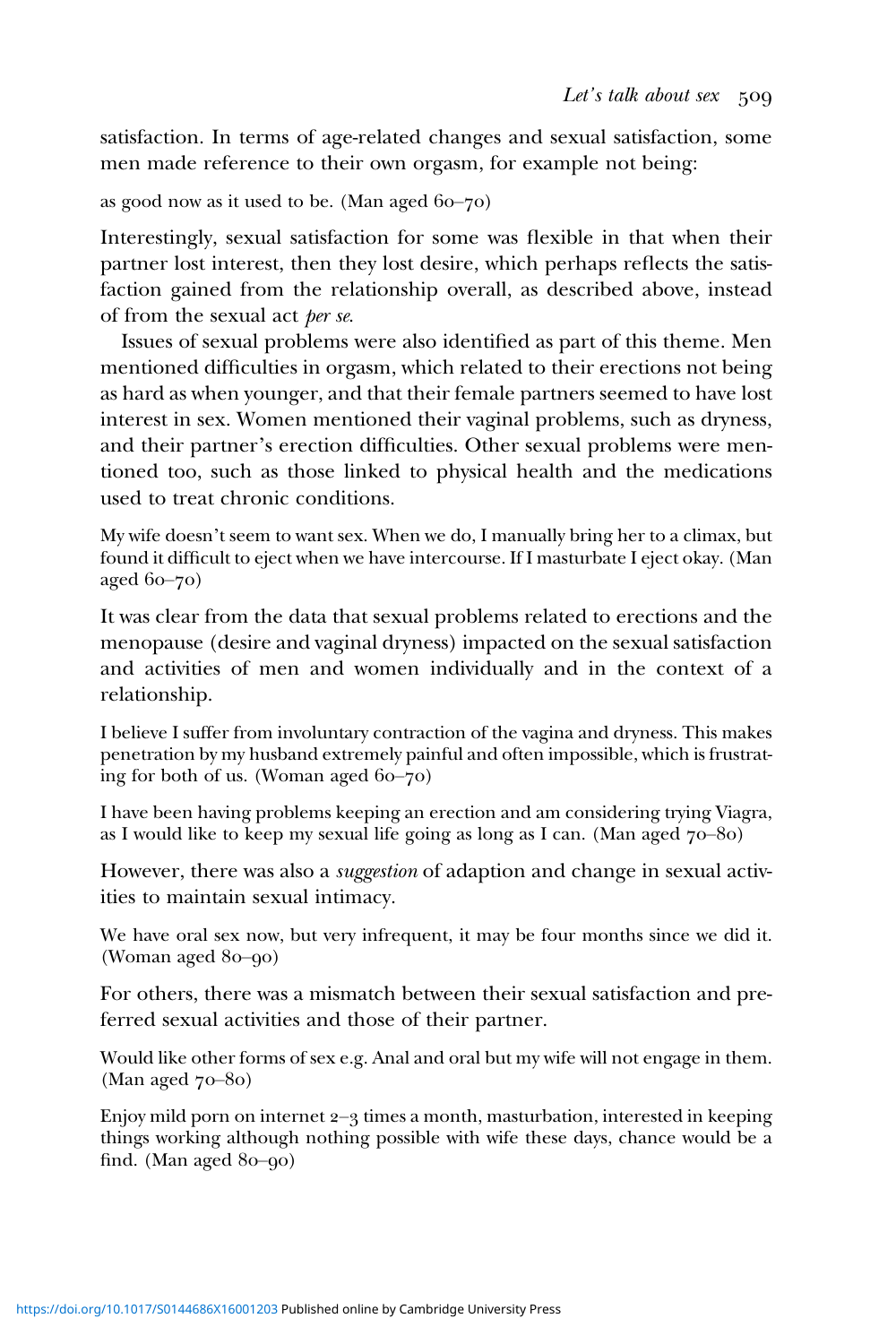There were also comments about never having been sexually satisfied; based on more personal and individual factors.

I am embarrassed to talk about sex but I want to be honest, I have only had one sexual partner in life and I was not satisfied sexually, I have never had an orgasm. (Woman aged  $60 - 70$ )

The data on sexual satisfaction and sexual activities identified some of the factors that impacted on this in later life. The role that ageing played in this is investigated next.

# Ageing and sexuality

The impact of older age on both men's and women's sexual activities was reflected in the data around issues of personal expectations and experiences, ageing bodies, the responses of health-care services and comparisons to their past sex lives. This theme tended to incorporate the more negative views of how participants felt that growing older had impacted on their sexuality. However, there were also positive perspectives.

I am 75 and still enjoy sex. I don't see why some people say to me 'oh my god sex at your age'. If a couple enjoy it then what's the problem. It relaxes me. (Woman aged  $70 - 80$ 

The expectations of other people did not always coincide with the personal expectations of the participants, some of whom challenged the negative stereotype that older people should not be sexually active. Indeed, the thought of losing the capacity to engage in sexual activity could be experienced as regret or relief.

Some time, maybe soon, maybe not I shan't be able to do it anymore and will that be a source of regret or relief to know that biologically speaking my life will no longer serve any purpose? (Man aged  $60-70$ )

However, many participants indicated that their sex lives were over and their own expectations were that nothing could change that.

It's a bit late to care about a sex life. Nowt will bring it back. (Man  $70-80$ )

The analysis also revealed that completing the SRA-Q seemed to trigger reflections on sexually related issues and sexual behaviours of the past. Significant social changes, such as the development and availability of the oral contraceptive pill for women, were noted.

I wish the contraceptive pill had been available when I was young. Fear of getting pregnant was a strong deterrent to normal sexual activity. (Woman aged  $70-80$ )

Another participant also directly referred to his younger self and the focus on sexual desire and masturbation.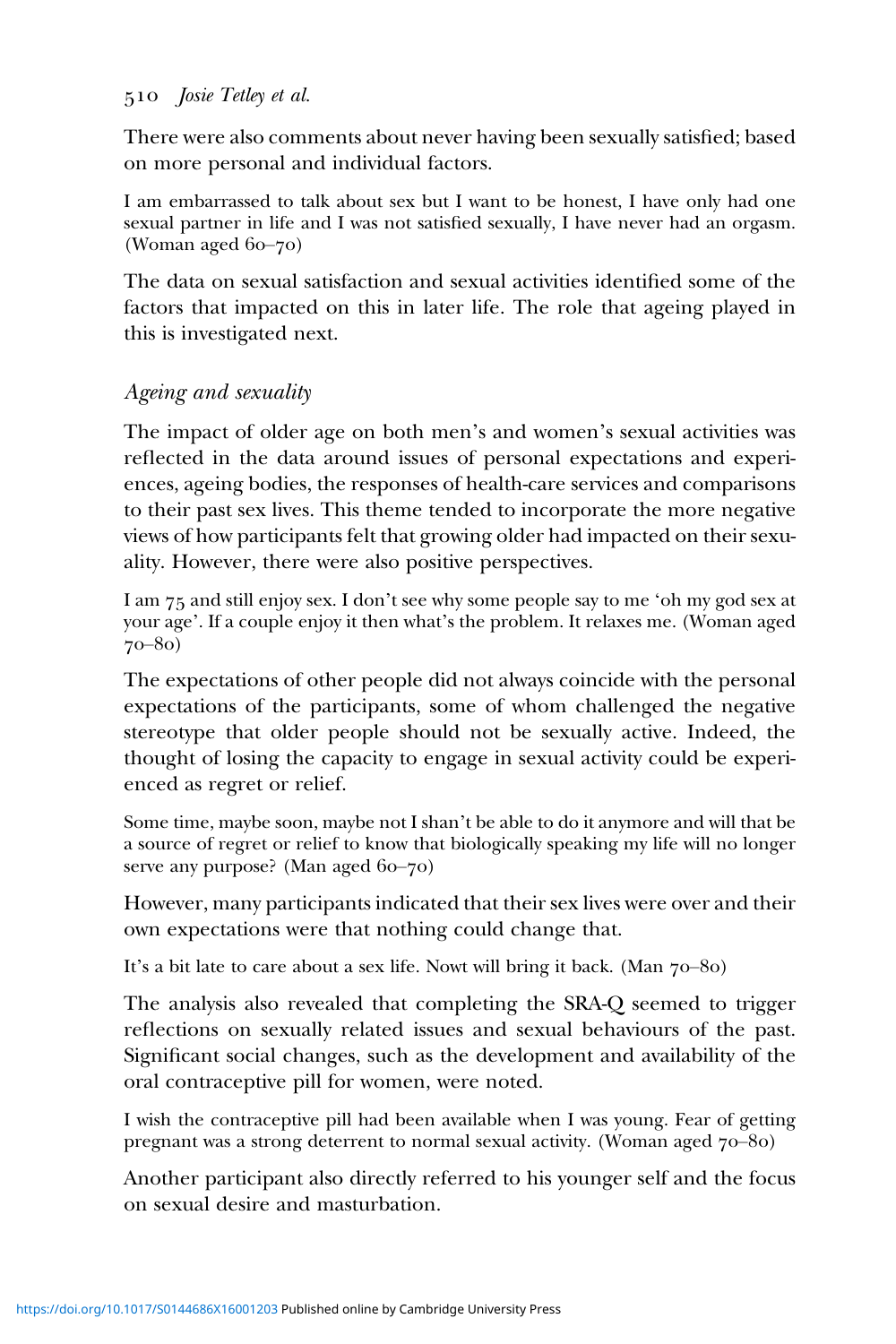As I am getting older sexually I am reverting back to my teenage years, always ready and wanting sex. Masturbation has become a hobby now. (Man aged  $50-60$ )

It is interesting that this respondent described having an increased interest in sex now that he was in his fifties, indicating the fluidity in his sexual desire and how this has been experienced at different intensities through his own lifecourse. This contrasts with some older male participants who said that they wished they were in their twenties again, and that while their bodies were not, their minds certainly were.

Don't forget: the mind is still in its 20s even when you get old. (Man 80-90)

Indeed, the older body featured prominently in this theme. Male participants made reference to physical and sexual functioning of their bodies and physical changes in their genitalia.

Penis shrunk with age. (Man aged  $70-80$ )

I have a collapsed circumcision  $\&$  I have no visible penis since approx 2005!! (Man aged  $60 - 70$ )

Within the women's accounts there were instances of both positive and negative experiences of body image directly related to being older women.

My sexual drive declined after my divorce and my menopause. This, however, has not concerned me. I take care of my appearance and body image. (Woman aged  $50-60$ )

The participant above was keen to state that while she no longer desired sex, her physical appearance remained important to her. However, for the participant quoted below, the changes in the appearance of her older body made her question whether a sexual partner would find her sexually desirable.

I think it would be enjoyable to still have sex, but I no longer have a partner and in any case as I've got older all these lumps and skin tags have appeared and I don't think I would be appealing any more. (Woman aged  $70-80$ )

This theme then helps illustrate how perceptions of ageing can be linked to some of the sexual difficulties associated with getting older. The added dimension here is the concerns that participants raised about the way that health-care services addressed sexual health and wellbeing needs, which was not always helpful.

Doctors and health care professionals do not seem to give any help re sexual health problems: in my case, erectile dysfunction. (Man aged  $70-80$ )

Indeed, one participant in his eighties reported that his general practitioner (GP) refused to prescribe him Viagra on the basis that it was too expensive. Other participants' comments suggested that they believed their age acted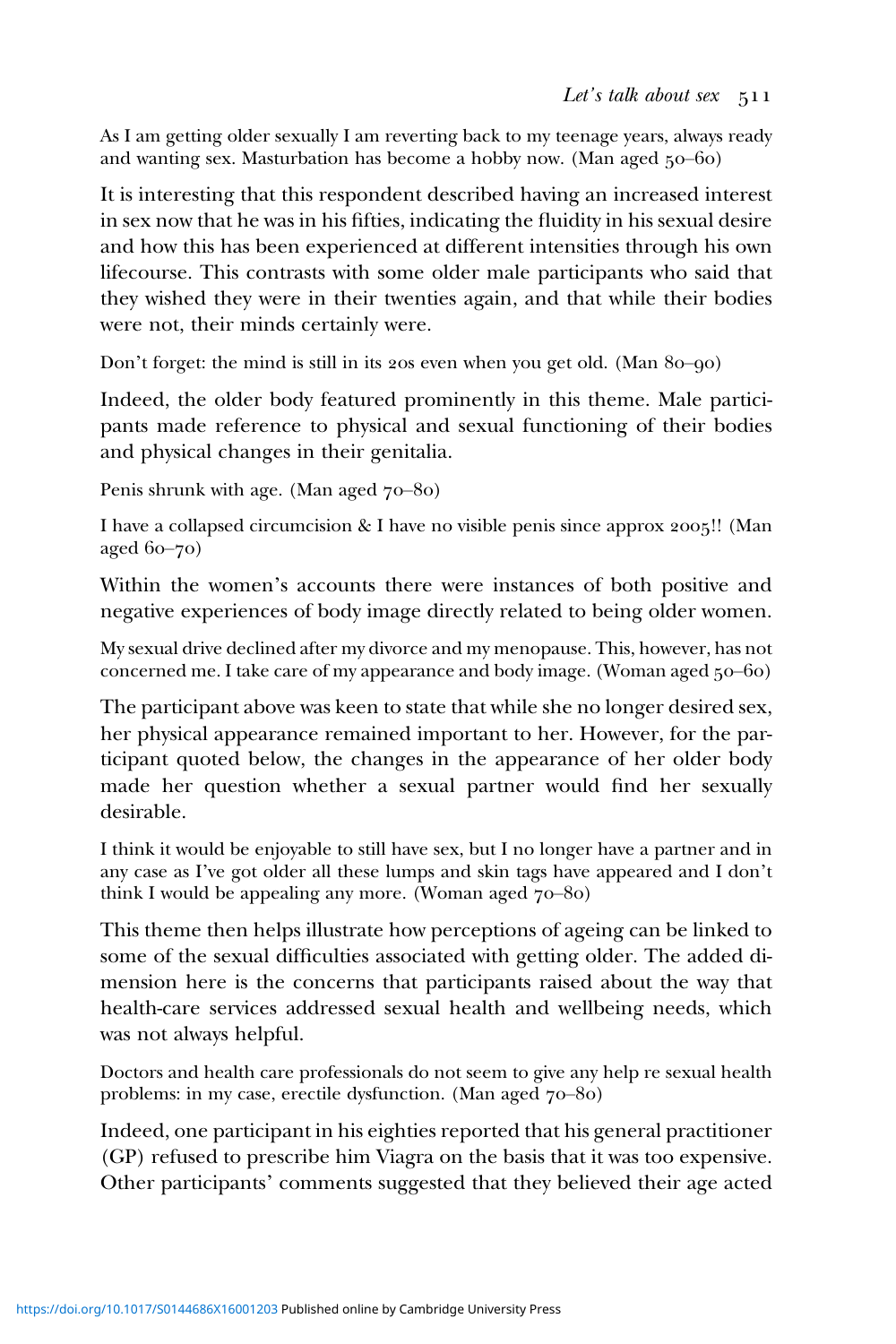as a barrier to them not receiving appropriate help for their sexual concerns.

Have sought help through GP and privately. Very little help available – often feel that you shouldn't be concerned 'at your age'! (Woman aged 60-70)

This response suggested that the social stereotype of an asexual old age limited the help available, through the National Health Service (NHS) and privately, to her for her sexual problem. Others noted that sexual problems were dismissed as being age-related, with the implication that nothing could be done to help or that they should not expect anything different at their age.

The NHS seems reluctant to help with sexual problems in someone of our age. Penetrative sex is incredibly painful and I have been advised it's due to age. (Woman aged  $70-80$ )

### **Discussion**

The analyses presented in this paper show that a range of inter-related factors impact on older people's sexual activities, experiences and attitudes. Four key themes emerged from the data, health, relationships, sexual satisfaction and sexual activities, and ageing and sexuality, which provided new insights into the ways in which men and women, most of whom were in a coupled relationship, experience sex in later life. The wider impact of these issues to our understanding of ageing is now discussed.

Participants indicated that experiences of an individual and her or his partner's health conditions impacted on sexual activities for both men and women. While health problems should not necessarily be a bar to sexual activity, other reviews of the literature have identified that it is important to consider the individual and combined impact of disease processes, treatment impacts, and psychological and relational factors (Verschuren *et al.* 2010; Wylie, Wood and McManus 2013). Recognising the impact of psychological and mental wellbeing is particularly important, as some of the ELSA participant comments illustrate how depression impacted on the sexual activities for both men and women. This is an important issue as Hartmann's  $(2007)$  review of the literature identified that both men and women suffering from all forms of depression are more likely to experience sexual problems, which can be further exacerbated by the side-effects of antidepressant medications. Also others have shown that physical health (in this case cardiovascular disease) impacts on both quality of life and relationship quality (Steptoe, Jackson and Wardle  $2016$ ), which in turn may impact on sexual activities. The impact of physical and mental health on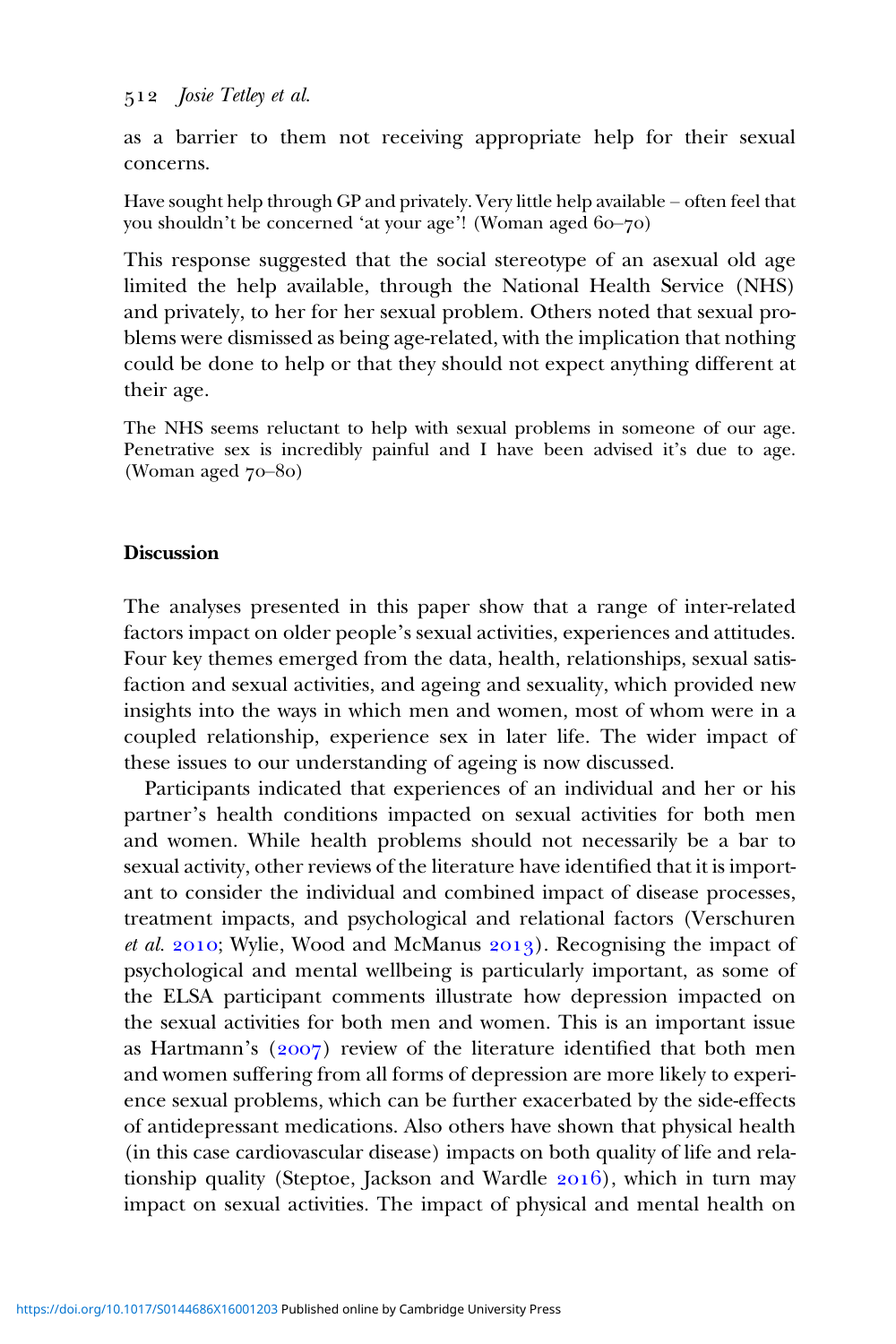older people's sexual activities, therefore, needs more attention from health-care practitioners. The issue of partner health impacting on sexual activities is also important.

Verschuren et al. (2010) have also argued that the relationship context of a couple's sexual relationship has been overlooked both in research and clinical practice. This emerged as an important issue in the analysis presented here, which also identified how the nature of sexual intimacy can change over time. A key finding was that even though penetrative and non-penetrative sexual activities changed over time, partnerships can remained satisfying, caring and rewarding. However, an international study of sexual satisfaction and relationship happiness in a coupled relationship identified that men and women (aged  $40-70$ ) with higher levels of sexual functioning were more likely to report sexual satisfaction and relationship happiness (Heiman et al.  $2011$ ). This association between sexual satisfaction and relationship satisfaction is further supported by Byers  $(2010)$  who identified that there is a connection between the quality of a couple's sexual relationship and relationship satisfaction. However, Byers  $(2010)$  also identified that the quality of communication between a couple also played an important role, and noted that poor communication within couples over time results in decreased satisfaction in relationship functioning. With regard to the gender difference we noted, with women more likely to make comments about relationships, a study in the United States of America of why people have sex found that women exceeded men in endorsing certain, but not all, of the emotional motivations for sex (Meston and Buss  $2007$ ). Therefore, feelings or expressions of love were found to be more important for women, while men were more motivated than women for sex without emotional involvement (Meston and Buss  $(2007)$ . However, Meston and Buss ( $(2007; 500)$  did note from their findings that 'both men and women at times desire intimacy and emotional connectedness from sexual activity', which was also reflected in both male and female ELSA respondents here.

The analysis also illustrated how older people adapt their sexual activities and behaviours in the context of health and relationship issues. This is important as the sexual behaviours and activities of older people have historically been under-researched (Penhollow, Young and Denny 2009). In understanding how the frequency of sexual activities might impact on sexual satisfaction, both men and women commented on the effect of the menopause and erectile difficulties. While there are hormonal and physical changes that occur in women, most commonly, but not always, in mid-life, the literature cautions against solely attributing a reduction in sexual activity to the menopause, suggesting that sexual drive, beliefs/values and motivation also play a role in women's sexual desires and activity (Kingsberg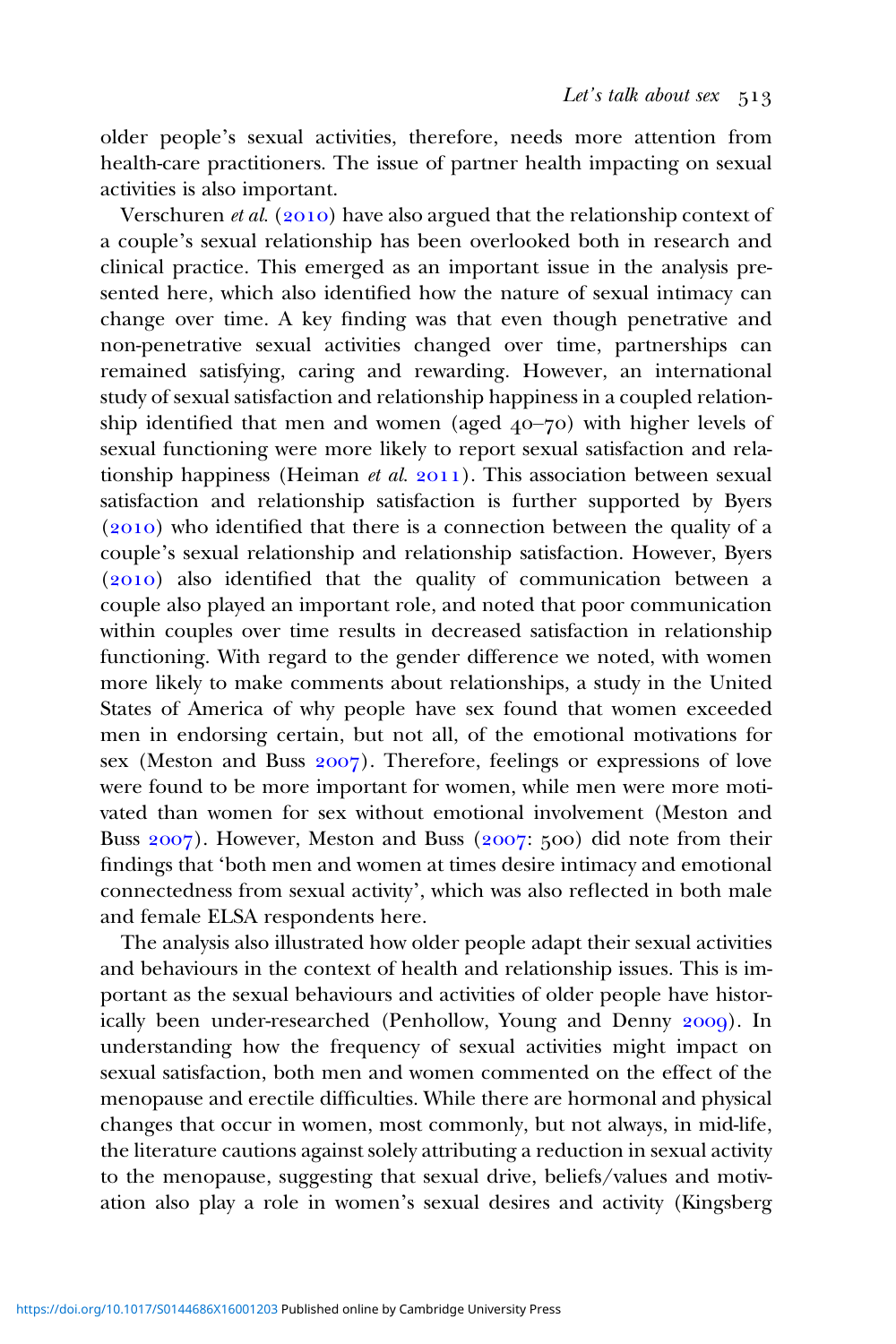). In terms of erectile difficulties, the causes of erectile dysfunction have been recognised to be underpinned by both physical and psychosocial problems (Shamloul and Ghanem  $2013$ ). The fact that the menopause and erectile difficulties cannot be understood as solely physiological is important, as these do impact on individual and partnered sexual satisfaction and activities (Moreira et al.  $2008$ ). Older people experiencing problems related to these may then benefit from relationship and lifestyle advice as well as psycho-sexual support that goes beyond the use of prescribed medications (Kingsberg  $2002$ ; Shamloul and Ghanem  $2013$ ).

Other comments that provide additional context to the initial analysis also raise issues of gender, generation effects and engagement in sexual activities that differ from penetrative vaginal sex. The comments from participants that focused on anal sex, pornography and masturbation were from a small number of male participants, a finding that has been reflected in a study by Kontula and Haavio-Mannila  $(2009)$ , who found that attitudes towards certain sexual issues, such as sex without love and use of pornography, were more common in men. However, the expressed desire for anal and oral sex from a man aged  $70-80$  is significant, as the literature suggests that there is an under-reporting at all ages of 'taboo' sexual behaviours such as heterosexual anal sex (McBride and Fortenberry 2010). The reporting of oral sex from a woman aged 80-90 also contrasts with the assumption of a sharp generational divide in sexual experiences and attitudes, and thus supports Waite's  $(2010)$  argument that people who came of age in the 1960s are more likely to have a more liberal attitude to sex. Reflecting on these issues in the context of the ELSA cohort is important, as historical, social and cultural dimensions can influence men and women's sexual activities, behaviours and experiences (Gott  $2005$ ). It has been argued that people identified as 'baby boomers', i.e. the younger members of the ELSA cohort, may be more likely to challenge perceptions of 'normative' sexual activity in later life (Gott  $2006$ ), but the ELSA data illustrate that generalisations about sexual activities based on cohort assumptions do not necessarily hold true.

Following on from the discussion of sexual activity and sexual satisfaction, participants' comments also identify how their past and present experiences of ageing and sexuality impacted on their current attitudes to, experiences of and engagement with sexual activities. The fact that some older people expressed negative thoughts about their ageing bodies when trying to negotiate sexuality in later life is not surprising. Indeed, the literature suggests that it is not uncommon for people to think that older people are asexual, that sexual activity in later life is funny and that sexual activity in later life is disgusting (Kessel 2001; Taylor and Gosney 2011; Vares ). Ageist views of sexuality may then have influenced participants'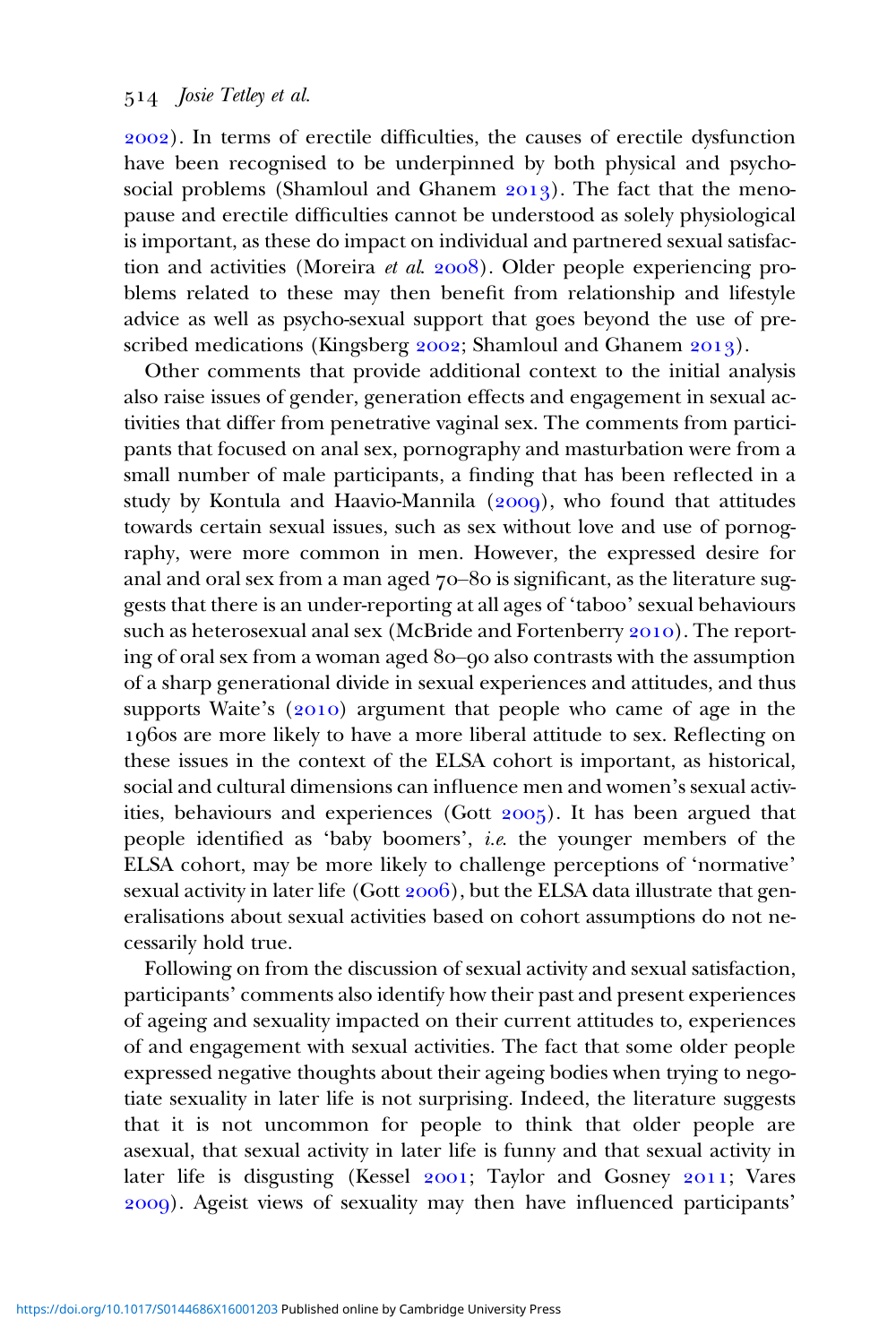responses and additional comments. Indeed, Gott  $(2005)$  argues that a view of later life as asexual has come about because ageist views in society equate sexuality (and sexual activity) to health, power and youth, characteristics which tend not to be associated with older people. Following on from this, it is probably not surprising that for some respondents reflecting on their sexual activities triggered comments about their younger lives.

The physical age-related changes, such as those noted by female ELSA participants, resonate with the work of Warren and Richards  $(2012)$ , who found that women's perceptions of skin, hair and general appearance are central to how they understand and experience ageing processes. While only one man in the present study made a comment on the size of his penis, other men commented on the physical and sexual functioning of their bodies. The concerns about the function and aesthetics of the male penis have been highlighted by Flowers et al.  $(2013)$ , who argue that medical discourses have traditionally focused on the function of the penis in ways that have contributed to the development and use of pharmaceutical interventions such as Viagra. The developments of interventions focused on erectile difficulties may then have contributed to ELSA male participants' responses about sexual satisfaction and their ability to orgasm or maintain erections comparable to when they were younger. In addition, Flowers  $et$  al. (2013) suggest that societal changes are increasingly putting men under pressure to think about the size and appearance of their penises. This view is supported by two studies that have found that male penis size was associated with overall body image satisfaction (Lever, Frederick and Peplau  $2006$ ; Veale et al.  $2015$ ). The move towards increased medicalisation and the use of cosmetic surgery in relation to sexuality in later life is, however, in contrast to other comments reported here that suggest that consulting the medical profession about issues of sexual activities and relationships was difficult and that older people felt their concerns were not taken seriously.

The fact that the ELSA participants reported that health professionals do not easily engage in conversations about sexual health is important as the responses from participants identify that older people do want to talk to health professionals when they have sexual concerns. The need for more proactive and effective discussions and advice around sexual concerns and health has also been raised as an issue of concern in the context of ELSA and other studies of sexual activities in later life (Corona et al. 2013; Gott 2005; Hinchliff and Gott 2011; Steptoe, Jackson and Wardle ). In addition to the challenges around talking about sexual activities with health professionals, the comments made also suggest that when both men and women had raised concerns about their sexual health these were not taken seriously, or that they were dismissed on the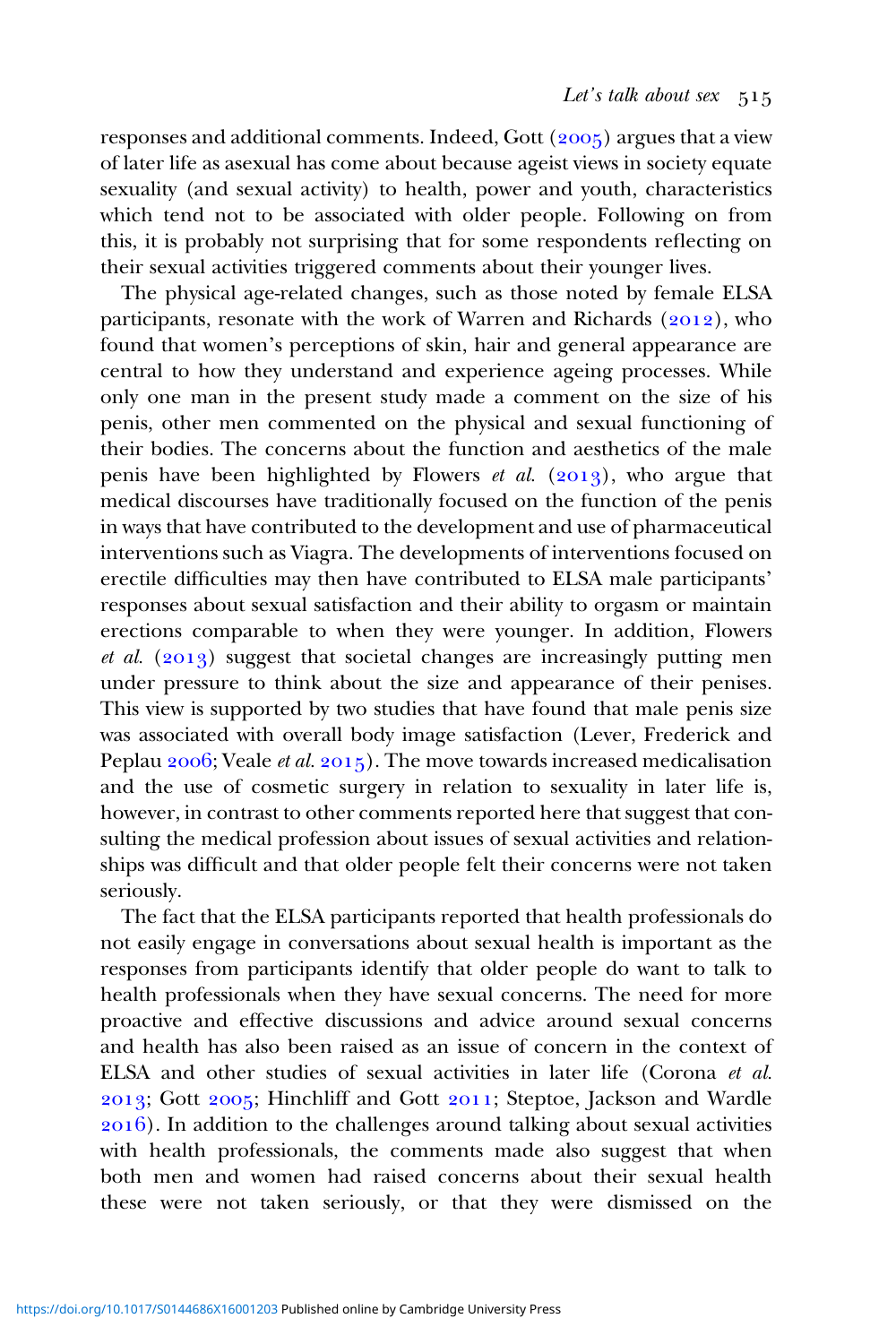grounds of age. Moreover, in a survey of geriatricians in the United Kingdom (UK), Balami (2011) found that taking a sexual history was thought it to be irrelevant and this was infrequently done. Meiner  $(2014)$ suggests that nurses have a pivotal role in assessing older people's sexual activities, specifically around identifying concerns that affect sexual functioning and sexual health. This is important, as Hinchliff and Gott  $(2011)$  have identified that specialist sexual health services for older people do not exist, which raises issues for health-care education and practice. While resources aimed at improving sexual health in later life should provide physical, psychological and relationship support, the importance of providing appropriate sexual health services for older adults is emphasised in the context of increasing diagnoses of sexually transmitted infections in the over fifties in the UK (Public Health England  $2014$ ).

### Limitations and conclusion

In discussing the findings generated by the qualitative ELSA data, it is important to highlight that people's responses were given in the context of responding to the structured questionnaire (the SRA-Q). As noted earlier, people's responses were limited to a short comment box. Moreover, ELSA did not attempt to over-sample sexual minorities and the results presented here do not shed light on the circumstances pertinent to older LGBT people in relation to ageing and sexual activity. Despite this limitation, the findings do illustrate a diversity of sexual attitudes, activities and experiences, and identify the ways in which physical and emotional sexual intimacy change as people age into their seventies, eighties and nineties. The finding that sexual activities in later life encompass more than penile–vaginal intercourse also challenges more heteronormative ideas about sexual relationships (Allen and Roberto  $200q$ ). This in itself is an important observation, as remaining sexually active into later life in a range of ways may confer benefits to people's physiological and psychological wellbeing (Hinchliff and Gott  $2004$ ,  $2011$ ; Syme et al.  $2013$ ). In addition, this analysis of the qualitative ELSA data extends current understandings about the ways in which health, relationships, sexual satisfaction and ageing can impact on the self-reported sexual activities of older men and women. Taking account of these factors is relevant to ageing studies, as our findings suggest that those who appeared to be most happy with their sexual activities positively commented on the quality of their relationships, or how they had adapted to maintain their sexual activity or sexual contact. This is consistent with reports and commentaries from the wider sexual health and ageing literature, which argue that being able to adapt to a more sensory sexuality,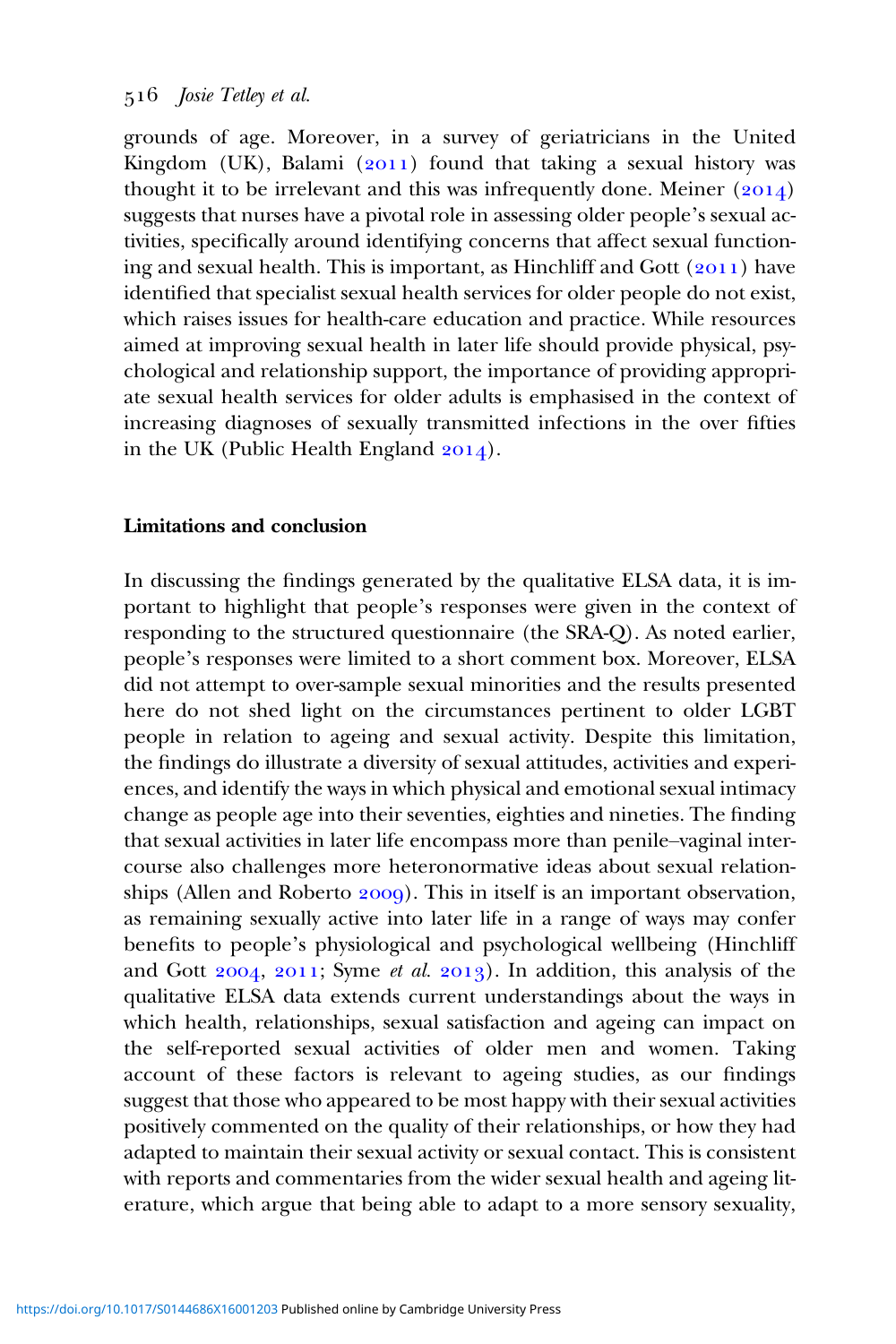<span id="page-20-0"></span>with less focus on penetrative sex, can make an important contribution to continued sexual activities into later life (Corona et al.  $2013$ ; Gott  $2005$ ; Hinchliff and Gott  $2004$ ).

Ultimately, the findings from the qualitative ELSA data presented in this paper have important implications for research and practice. For gerontologists, the findings illustrate that there is a need for more research that explores how issues of cohort and generational factors, including attitudes and beliefs, impact on, and/or challenge, people's experiences and perceptions of sexual activities' in later life. For health-care practice, the findings demonstrate how more proactive discussions around sexual function and activities, particularly in the context of long-term health problems, can benefit the health and wellbeing of older people. Moreover, as people predominantly engage in sexual activities in the context of a relationship, when people seek help for long-term health conditions and/or issues related to sexual functioning, support for both partners is likely to be more effective.

### Acknowledgements

We thank the study participants. D.M.L. was a Research into Ageing Fellow up until June 2016. The ELSA study was funded by the National Institute on Aging (grants  $2RO1AG7644-01A1$  and  $2RO1AG017644$ ) and a consortium of UK Government departments co-ordinated by the Office for National Statistics. J.N. and D.M.L. are supported by the fRaill project (grant MRC  $G_1$  oo $1375/1$ ) as part of the cross-research council Life Long Health and Wellbeing Programme. Manchester Metropolitan University funded the scanning and transcribing of the qualitative data reported in this paper.

#### References

- Allen, K. R. and Roberto, K. A. 2009. From sexism to sexy: challenging young adults' ageism about older women's sexuality. Sexuality Research and Social Policy,  $6, 4, 13-24$ .
- Araujo, A. B., Mohr, B. A., Mohr, M. S. and McKinlay, J. B. 2004. Changes in sexual function in middle-aged and older men: longitudinal data from the Massachusetts Male Aging Study. Journal of the American Geriatrics Society, 52, 9, 1502-9.
- Balami, J. S. 2011. Are geriatricians guilty of failure to take a sexual history? Journal of Clinical Gerontology and Geriatrics,  $2, 1, 17-20$ .
- Brooks, J. and King, N. 2012. Qualitative psychology in the real world: the utility of template analysis. Paper presented at the British Psychological Society Annual Conference, 18–20 April, London. Available online at [http://eprints.hud.ac.uk/](http://eprints.hud.ac.uk/13656)  $13656$  [Accessed December 2015].
- Brooks, J., McCluskey, S., Turley, E. and King, N. 2015. The utility of template analysis in qualitative psychology research. Qualitative Research in Psychology, 12,  $2, 202 - 22.$
- Byers, E.S. 2010. Relationship satisfaction and sexual satisfaction: a longitudinal study of individuals in long-term relationships. Journal of Sex Research,  $42$ ,  $2$ ,  $37-41$ .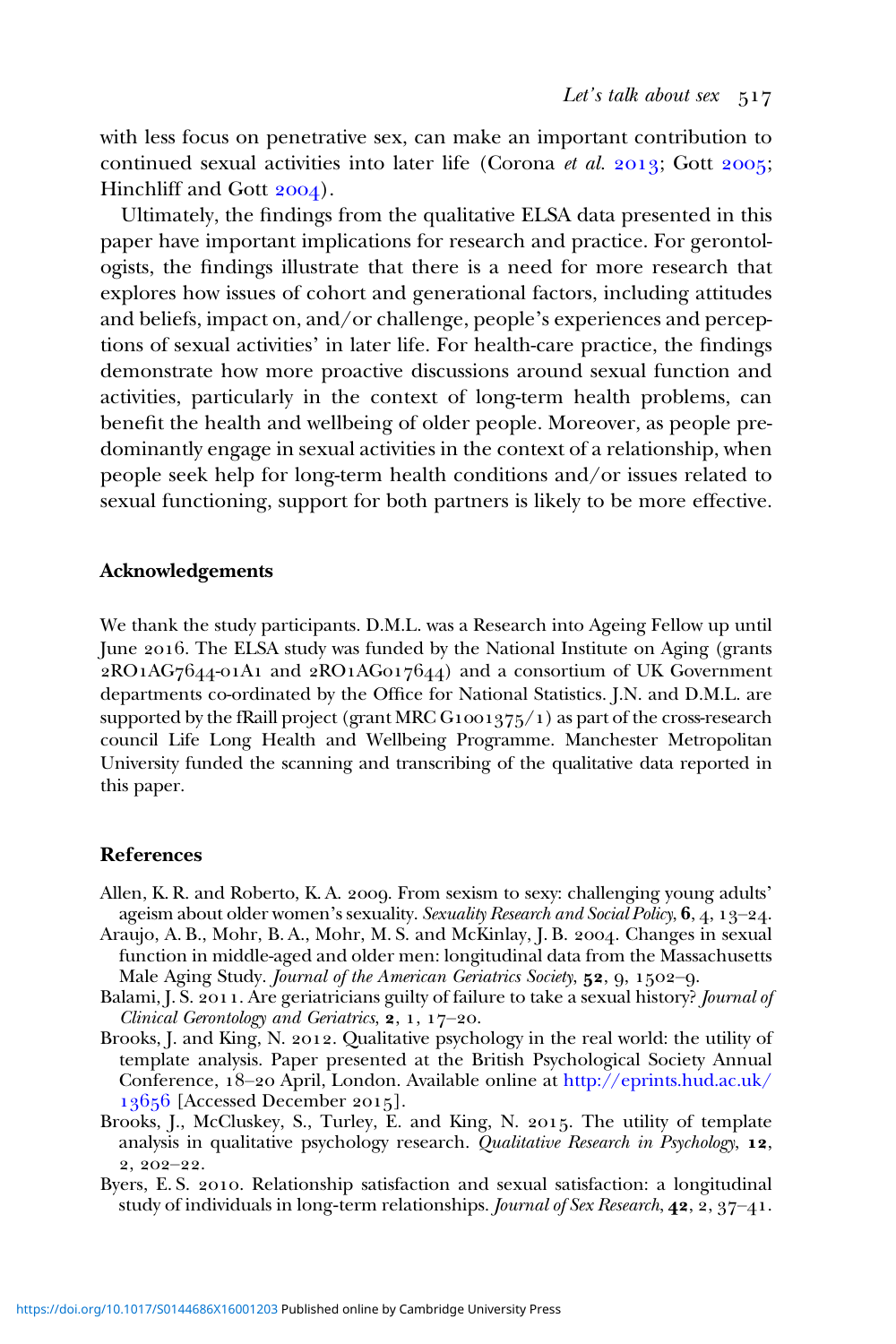- <span id="page-21-0"></span>Carpenter, L. M. and DeLameter, J. (eds) 2012. Sex for Life: From Virginity to Viagra, How Sexuality Changes Throughout Our Lives. New York Press, New York.
- Carpenter, L. M., Nathanson, C. A. and Kim, Y. J. 2006. Sex after 40? Gender, ageism, and sexual partnering in midlife. Journal of Aging Studies,  $20, 2, 93-106$ .
- Corona, G., Rastrelli, G., Maseroli, E., Forti, G. and Maggi, M. 2013. Sexual function of the ageing male. Best practice & research. Clinical Endocrinology  $\mathcal G$  Metabolism,  $27, 4, 581 - 601.$
- Cox, J. W. 2008. Template analysis. In Thorpe, R. and Holt, R. (eds), The Sage Dictionary of Qualitative Management Research. Sage, London, 220–2.
- Crabtree, B. F. and Miller, W. L. 1999. Using codes and code manuals: a template organizing style of interpretation. In Crabtree, B. F. and Miller, W. L. (eds), Doing Qualitative Research. Second edition, Sage, Newbury Park, California, 163– 77.
- DeLamater, J. 2012. Sexual expression in later life: a review and synthesis. *Journal of* Sex Research, 49,  $2/3$ ,  $125-41$ .
- DeLamater, J. and Koepsel, E. 2015. Relationships and sexual expression in later life: a biopsychosocial perspective. Sexual and Relationship Therapy,  $30$ , 1,  $37-59$ .
- DeLamater, J. D. and Sill, M. 2005. Sexual desire in later life. Journal of Sex Research, 42, 2,  $138-49$ .
- Domoney, C. 2009. Sexual function in women: what is normal? International Urogynecology Journal, **20**, supplement  $1, SQ-17$ .
- Field, N., Mercer, C. H., Sonnenberg, P., Tanton, C., Clifton, S., Mitchell, K. R., Erens, B., Macdowall, W., Wu, F. C., Datta, J., Jones, K. G., Stevens, A., Prah, P., Copas, A.J., Phelps, A., Wellings, K. and Johnson, A.M. 2013. Associations between health and sexual lifestyles in Britain: findings from the third National Survey of Sexual Attitudes and Lifestyles (Natsal-3). Lancet,  $382, 9907, 1830-44$ .
- Fileborn, B., Thorpe, R., Hawkes, G., Minichiello, V. and Pitts, M. 2015. Sex and the (older) single girl: experiences of sex and dating in later life. Journal of Aging Studies,  $33$ , April,  $67-75$ .
- Flowers, P., Langdridge, D., Gough, B. and Holliday, R. 2013. On the biomedicalisation of the penis: the commodification of function and aesthetics. International *Journal of Men's Health*,  $12, 2, 121-37$ .
- Galinsky, A. M. and Waite, L. J. 2014. Sexual activity and psychological health as mediators of the relationship between physical health and marital quality. Journals of Gerontology: Psychological Sciences and Social Sciences,  $6gB$ , 3,  $482–92$ .
- Gledhill, S. and Schweitzer, R. D. 2014. Sexual desire, erectile dysfunction and the biomedicalization of sex in older heterosexual men. Journal of Advanced Nursing, **70**, 4,  $894-903$ .
- Gott, M. 2005. Sexuality, Sexual Health and Ageing. Open University Press, Maidenhead, UK.
- Gott, M. 2006. Sexual health and the new ageing. Age and Ageing,  $35, 2, 106 7$ .
- Gott, M. and Hinchliff, S. 2003. How important is sex in later life? The views of older people. Social Science  $\mathcal{C}$  Medicine, 56, 8, 1617–28.
- Hartmann, U. 2007. Depression and sexual dysfunction. Journal of Men's Health  $\mathcal{C}$ Gender,  $4, 1, 18-25$ .
- Hayes, R. and Dennerstein, L. 2005. The impact of aging on sexual function and sexual dysfunction in women: a review of population based studies. Journal of Sexual Medicine,  $2, 3, 317 - 30$ .
- Heiman, J. R., Long, J. S., Smith, S. N., Fisher, W. A., Sand, M. S. and Rosen, R. C. . Sexual satisfaction and relationship happiness in midlife and older couples in five countries. Archives of Sexual Behavior,  $40, 4, 741-53$ .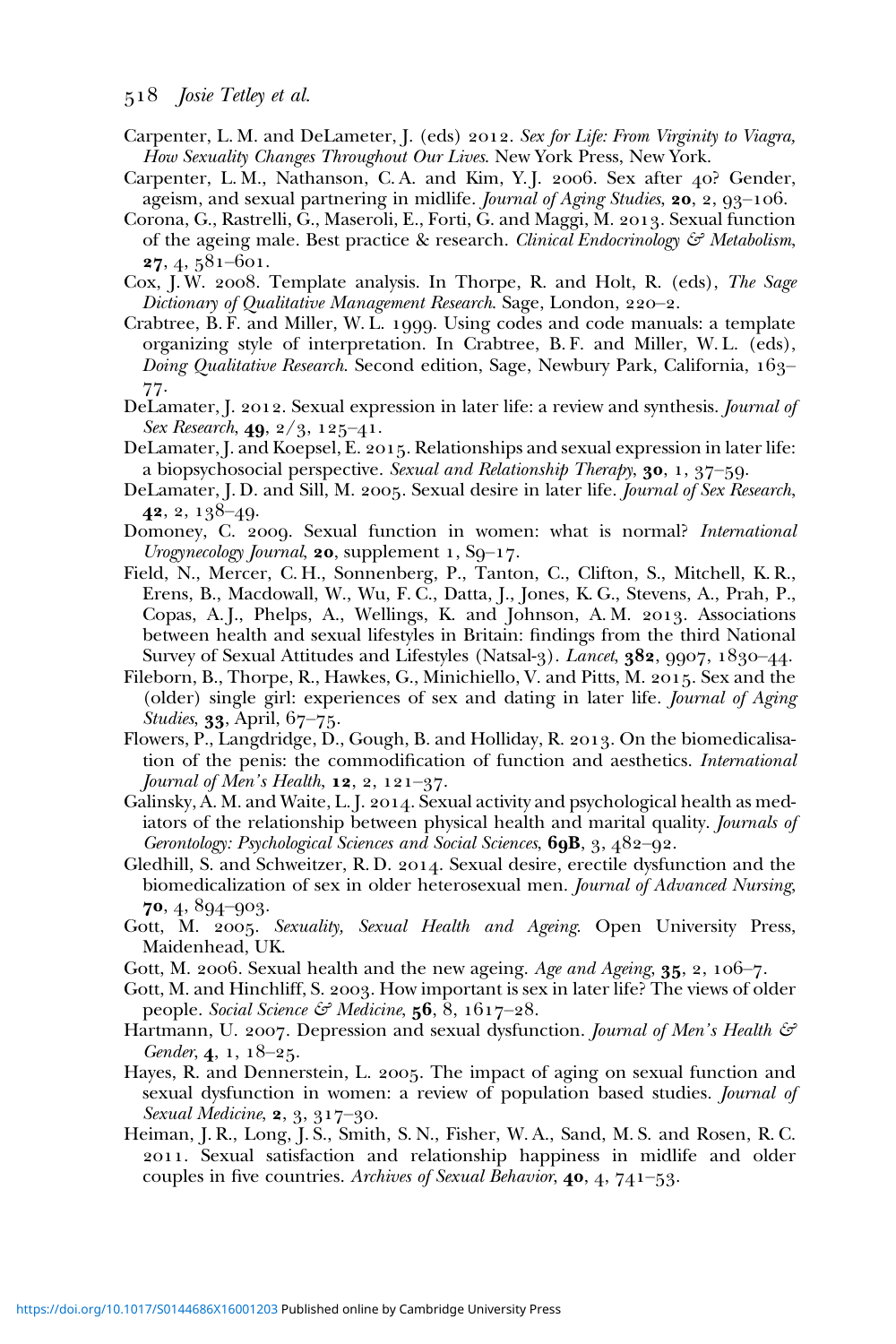- <span id="page-22-0"></span>Hinchliff, S. and Gott, M. 2004. Intimacy, commitment, and adaptation: sexual relationships within long-term marriages. Journal of Social and Personal Relationships,  $21, 5, 595-609$ .
- Hinchliff, S. and Gott, M. 2011. Seeking medical help for sexual concerns in midand later life: a review of the literature. Journal of Sex Research,  $48$ ,  $2/3$ ,  $106-17$ .
- Hollander, I. 2006. Viagra's rise above women's health issues: an analysis of the social and political influences on drug approvals in the United States and Japan. Social Science  $\mathcal{C}$  Medicine, 62, 3, 683-93.
- Jung, A. and Schill, W.-B. 2004. Male sexuality with advancing age. European Journal of Obstetrics, Gynecology, and Reproductive Biology,  $113, 2, 123-5$ .
- Karraker, A. and DeLamater, J. 2013. Past-year sexual inactivity among older married persons and their partners. Journal of Marriage and Family, 75, February,  $142 - 63.$
- Karraker, A., DeLamater, J. and Schwartz, C. R. 2011. Sexual frequency decline from midlife to later life. Journals of Gerontology: Psychological Sciences and Social Sciences, 66B,  $4, 502-12$ .
- Katz, S. and Marshall, B. 2003. New sex for old: lifestyle, consumerism, and the ethics of aging well. Journal of Aging Studies,  $17, 1, 3-16$ .
- Kessel, B. 2001. Sexuality in the older person. Age and Ageing,  $30, 2, 121-4$ .
- King, N. 2004. Using templates in the thematic analysis of text. In Symon, G. and Cassell, C. (eds), Essential Guide to Qualitative Methods in Organizational Research. Sage, London,  $256 - 70$ .
- King, N. 2012. Doing template analysis. In Symon, G. and Cassell, C. (eds), Qualitative Organizational Research: Core Methods and Current Challenges. Sage, London, 426-50.
- King, N. and Horrocks, C. 2010. Interviews in Qualitative Research. Sage, London.
- Kingsberg, S. A. 2002. The impact of aging on sexual function in women and their partners. Archives of Sexual Behavior,  $31, 5, 431-7$ .
- Kontula, O. and Haavio-Mannila, E. 2009. The impact of aging on human sexual activity and sexual desire. *Journal of Sex Research*,  $46$ ,  $1, 46$ –56.
- Laumann, E. O., Nicolosi, A., Glasser, D. B., Paik, A., Gingell, C., Moreira, E. and Wang, T. 2005. Sexual problems among women and men aged 40-80 y: prevalence and correlates identified in the Global Study of Sexual Attitudes and Behaviors. International Journal of Impotence Research,  $17, 1, 39-57$ .
- Lawton, Z., Callister, P. and Street, B. 2010. Older Women–Younger Men Relationships: The Social Phenomenon of 'Cougars': A Research Note. Institute of Policy Studies, Wellington.
- Lee, D. M., Nazroo, J., O'Connor, D. B., Blake, M. and Pendleton, N. 2016a. Sexual health and well-being among older men and women in England: findings from the English Longitudinal Study of Ageing. Archives of Sexual Behavior, 45, 1, 133-44.
- Lee,  $D.M.,$  Vanoutte, B., Nazroo, J. and Pendleton, N. 2016b. Sexual health and positive subjective well-being in partnered older men and women. Journals of Gerontology: Psychological Sciences and Social Sciences,  $71B$ ,  $4$ ,  $698-710$ .
- Lee, D. M., Nazroo, J. and Pendleton, N. 2014. Sexual health, quality-of-life and wellbeing among older men and women in England: a dyadic analysis from the English Longitudinal Study of Ageing. The Gerontologist, 54, supplement 2, 564.
- Lever, J., Frederick, D.A. and Peplau, L.A. 2006. Does size matter? Men's and women's views on penis size across the lifespan. Psychology of Men and *Masculinity*,  $7, 3, 129 - 43$ .
- Lindau, S. T., Schumm, L. P., Laumann, E. O., Levinson, W., O'Muircheartaigh, C. A. and Waite, L.J. 2007. A study of sexuality and health among older adults in the United States. The New England Journal of Medicine,  $357, 8, 762 - 74$ .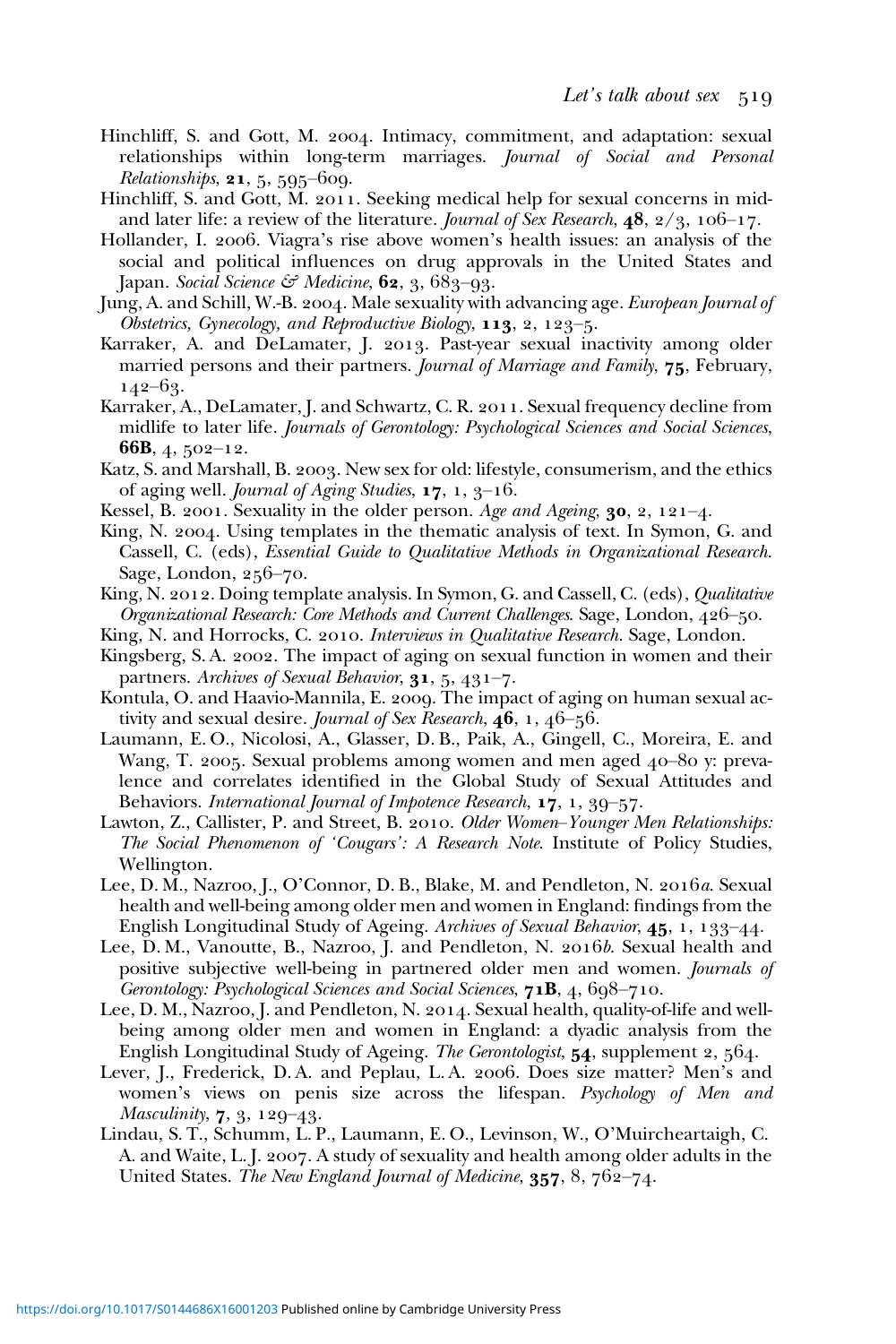- <span id="page-23-0"></span>McBride, K. R. and Fortenberry, J. D. 2010. Heterosexual anal sexuality and anal sex behaviors: a review. Journal of Sex Research,  $47, 2, 123-36$ .
- Meiner, S. E. 2014. Gerontological Nursing. Fifth edition, Elsevier, Maryland Heights, Missouri.
- Meston, C. M. and Buss, D. M. 2007. Why humans have sex. Archives of Sexual Behavior, 36, 4, 477-507.
- Montemurro, B. and Siefken, J. M. 2014. Cougars on the prowl? New perceptions of older women's sexuality. Journal of Aging Studies,  $28$ , January,  $35-43$ .
- Moreira, E. D., Glasser, D. B. Nicolosi, A., Duarte, F. G. and Gingell, C. 2008. Sexual problems and help-seeking behaviour in adults in the United Kingdom and continental Europe. *BJU International*, **101**, 8,  $1005-11$ .
- Oliffe, J. 2005. Constructions of masculinity following prostatectomy-induced impotence. Social Science  $\mathcal G$  Medicine, 60, 10, 2249–59.
- Penhollow, T. M., Young, M. and Denny, G. 2009. Predictors of quality of life, sexual intercourse, and sexual satisfaction among active older adults. American Journal of Health Education,  $40, 1, 14-22$ .
- Public Health England 2014. Table 2: STI Diagnoses and Rates by Gender, Sexual Risk and Age Group,  $2010-2014$ . Available online at [https://www.gov.uk/govern](https://www.gov.uk/government/uploads/system/upload)  $ment-uploads/system/upload$  [Accessed 26 May 2016].
- Rosen, R. C. and Bachmann, G. A. 2008 Sexual well-being, happiness, and satisfaction, in women: the case for a new conceptual paradigm. Journal of Sex  $\mathcal{F}$ Marital Therapy,  $34, 4, 291-7$ .
- Schwarz, E. R. 2005. Sexual dysfunction and its relation to heart disease. *International* Journal of Impotence Research,  $17$ , supplement  $1, S1-3$ .
- Shamloul, R. and Ghanem, H. 2013. Erectile dysfunction. Lancet,  $381, 9861, 153$ 65.
- Steptoe, A., Breeze, E., Banks, J. and Nazroo, J. 2013. Cohort profile: the English Longitudinal Study of Ageing. International Journal of Epidemiology,  $42, 6, 1640-8$ .
- Steptoe, A., Jackson, S. E. and Wardle, J. 2016. Sexual activity and concerns in people with coronary heart disease from a population-based study. Heart. Available online at [http://heart.bmj.com/content/early/](http://heart.bmj.com/content/early/2016/04/28/heartjnl-2015-308993.full)2016/04/28/heartjnl-2015-308993.full [Accessed 30 May  $2016$ ].
- Syme, M. L., Klonoff, E. A., Macera, C. A. and Brodine, S. K. 2013. Predicting sexual decline and dissatisfaction among older adults: the role of partnered and individual physical and mental health factors. Journals of Gerontology: Psychological and Social Sciences,  $68B, 3, 323-32$ .
- Taylor, A. and Gosney, M.A. 2011. Sexuality in older age: essential considerations for healthcare professionals. Age and Ageing,  $40, 5, 538-43$ .
- ten Kleij, F. and Musters, P. A. 2003. Text analysis of open-ended survey responses: a complementary method to preference mapping. Food quality and preference,  $14, 1$ ,  $43 - 52$
- Tiefer, L. 2007. Beneath the veneer: the troubled past and future of sexual medicine. Journal of Sex and Marital Therapy,  $33, 5, 473-7$ .
- Vares, T. 2009. Reading the 'sexy oldie': gender, age(ing) and embodiment. Sexualities,  $12, 4, 503 - 24$ .
- Vares, T., Potts, A., Gavey, N. and Grace, V. M. 2007. Reconceptualizing cultural narratives of mature women's sexuality in the Viagra era. Journal of Aging Studies,  $21, 2$ ,  $153 - 64.$
- Veale, D., Miles, S., Bramley, S., Muir, G. and Hodsoll, J. 2015. Am I normal? A systematic review and construction of nomograms for flaccid and erect penis length and circumference in up to  $15,521$  men. BJU International,  $115, 6, 978-86$ .